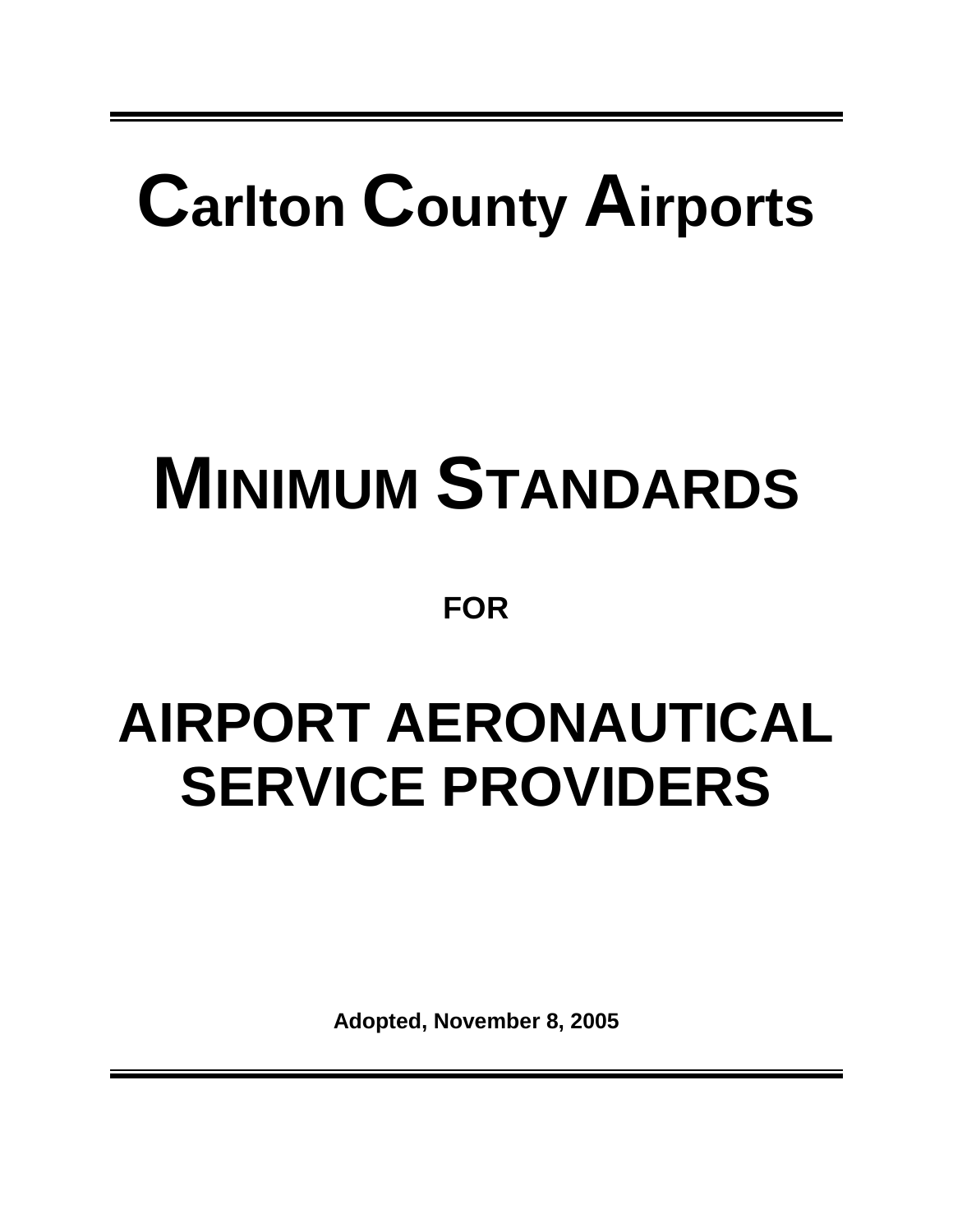| Aircraft Airframe, Engine, and Accessory Maintenance & Repair  14 |  |
|-------------------------------------------------------------------|--|
|                                                                   |  |
|                                                                   |  |
|                                                                   |  |
|                                                                   |  |
|                                                                   |  |
|                                                                   |  |
|                                                                   |  |
|                                                                   |  |
|                                                                   |  |
|                                                                   |  |
|                                                                   |  |
|                                                                   |  |
|                                                                   |  |
|                                                                   |  |
|                                                                   |  |

#### **TABLE OF CONTENTS**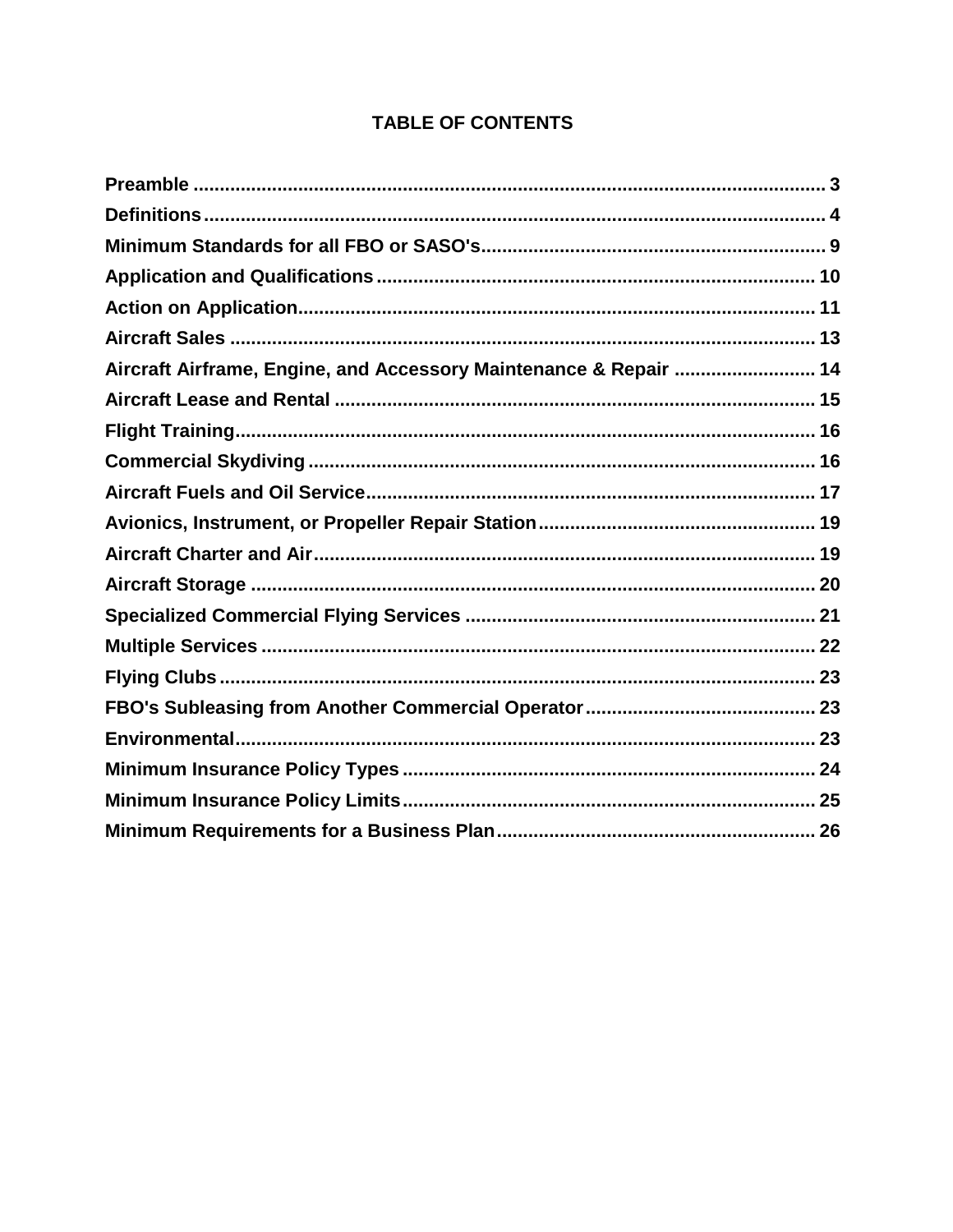#### **Preamble**

Carlton County being the Owner of the Cloquet Carlton County Airport and the Moose Lake Carlton County Airport, and in a position of responsibility for the administration of those Airports, does hereby establish the following Minimum Standards for Providers of Aeronautical Services and for the Operating Rules and Regulations for users of those facilities:

The Minimum Standards are intended to be the threshold entry requirements for those wishing to provide commercial aeronautical services to the public and to insure that those who have undertaken to provide commodities and services as approved are not exposed to unfair or irresponsible competition.

These Minimum Standards were developed taking into consideration the aviation role of the Carlton County Airport Commission for the facilities that currently exist at the Airports. The services being offered at the Airports, the future development planned for the Airports are to promote fair competition at the Airports. The uniform application of these Minimum Standards, containing the minimum levels of services and practices that must be offered by the prospective service provider, relates primarily to the public interest and discourages substandard entrepreneurs, thereby protecting the established aeronautical activity for the Carlton County Airport customers, clients and the users of those facilities.

The Rules and Regulations published herein are for the general safety of the users of the airport facilities and other directly affected persons or property. These Rules and Regulations are consistent with normal general aviation airport rules and regulations and comply with Federal, State and Local Laws and other Aviation related Regulations.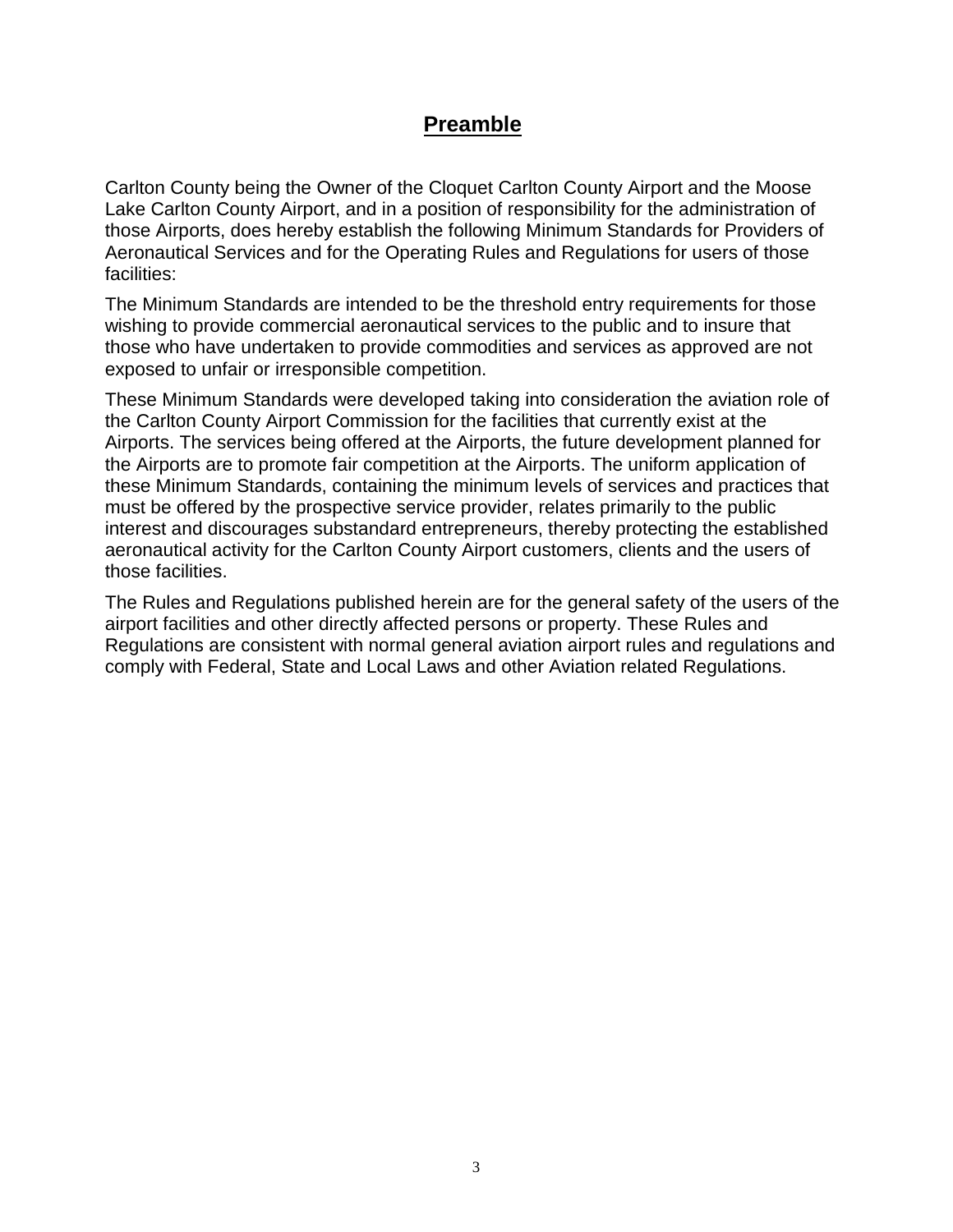# **Definitions**

# **A. Aircraft**

**(1)** *Aircraft* **-** any device used or designed for navigation or flight in the air including, but not limited to, an airplane, sailplane, glider, helicopter, gyrocopter, ultra-light, balloon, or blimp.

**(2)** *Air Charter or Taxi* **-** the commercial operation of providing air transportation of person(s) or property for hire by either on a charter basis or as an air taxi operator.

**(3)** *Aircraft Fuel* **-** all flammable liquids composed of a mixture of selected hydrocarbons expressly manufactured and blended for the purpose of effectively and efficiently operating an internal combustion, jet, or turbine engine.

**(4)** *Aircraft Operation* **-** an aircraft arrival at, or departure from, the airport.

**(5)** *Aircraft Owner* **-** a person or entity holding legal title to an aircraft, or any person having exclusive possession of an aircraft.

**(6)** *Aircraft Parking and Storage Areas* - those hangar and apron locations of the Airport designated by the Director or Airport Manager for the parking and storage of aircraft.

**(7)** *Aircraft Rental* **-** the commercial operation of renting or leasing aircraft to the public for compensation.

**(8)** *Aircraft Sales* **-** the sale of new or used aircraft through brokerage, ownership, franchise, distributorship, or licensed dealership.

**(9)** *Airport Reference Codes* **-** *FAA Advisory Circular 150/5300-13 Airport Design*  defines the Airport Reference Code (ARC) as "a coding system used to relate airport design criteria to the operational and physical characteristics of the airplanes intended to use the airport." The ARC is used to determine design dimensions for the various separation and safety standards, Runway Protection Zones and Object Free Zones dimensions, surface gradients, and threshold citing standards.

**(10)** *Based Aircraft* **-** an aircraft which the owner physically locates at the airport for an undetermined period, and whenever absent from the Airport, its owner intends to return the aircraft to the airport for long-term storage.

**(11)** *Light-Sport Aircraft -* An aircraft intended for recreation per 14 CFR Part 1.1 that holds no more than two (2) occupants and weighs 660 / 1,320 / 1,430 pounds or less as appropriate to Part 1.1. These aircraft are also commonly known as ultralights, microlights, advanced ultralights, powered parachutes, weight-shift-control, lighter-thanair, amateur-built aircraft and standard category aircraft.

### **B. General**

**(1)** *Aeronautical Activity* - any activity or service conducted at the Airport that involves, makes possible, or is required for the operation of aircraft, or which contributes to or is required for the safety of such operations. These activities include, but are not limited to,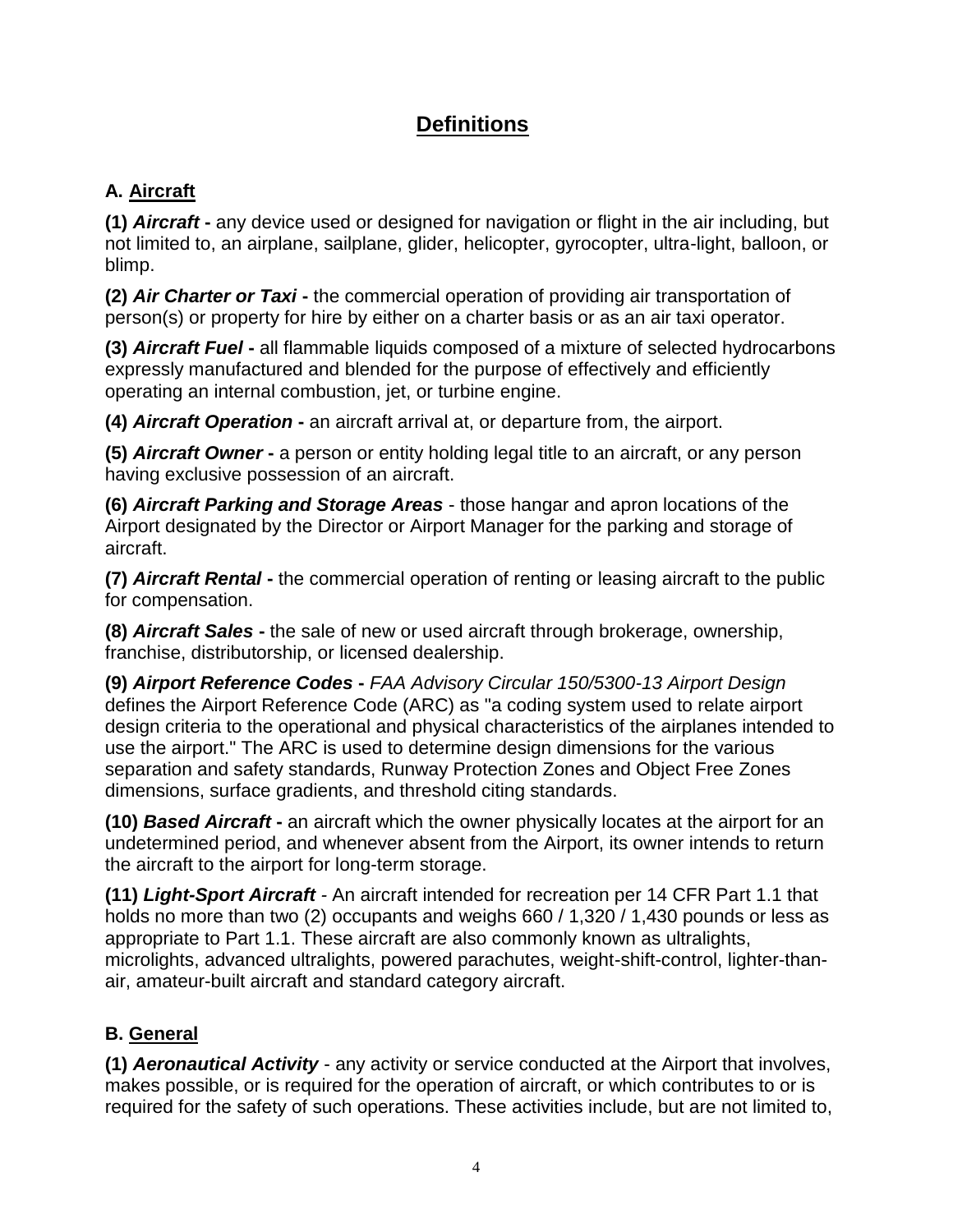air taxi and charter operations, aircraft fueling, aircraft storage, flight training, aircraft rental, aircraft sales, aircraft repair and maintenance, and any other activities, which because of their relationship to the operation of aircraft can appropriately be regarded as an "aeronautical activity."

**(2)** *Airframe and Power Plant Maintenance* **-** the commercial operation of providing airframe and power plant services, which includes service, the repair, maintenance, inspection, constructing, and making of modifications and alterations to aircraft, aircraft engines, propellers and appliances including the removal of engines for major overhaul as defined in 14 CFR Part 43. This category of service also includes the sale of aircraft parts and accessories.

**(3)** *Airframe and Power plant Mechanic (A&P)* **-** A person who holds an aircraft mechanic certificate with both airframe and power-plant ratings as authorized and described in 14 CFR Part 65.

**(4)** *Airport* - all of the County owned or leased real or personal property, buildings, facilities and improvements within the boundaries of said Airport, as it presently exists or as it may exist when it is hereafter modified, expanded, or developed. "Airport" includes all of its facilities as shown on the most current Airport Layout Plan.

**(5)** *ALP* **-** the currently approved Airport Layout Plan depicting the physical layout of the airport and identifying the location and configuration of current runways, taxiways, buildings, roadways, utilities, navaids, etc.

**(6)** *Commercial Aeronautical Activity* - the conducting of any aspect of a business, concession, operation, or agency providing goods or services to any person for compensation or hire, including exchange of services, whether or not such objectives are accomplished. An activity is considered a commercial activity regardless of whether the business is nonprofit, charitable, or tax-exempt. A commercial business activity that involves makes possible or is required for the operation aircraft, or which contributes to or is required for the safety of aeronautical operations.

**(7)** *Commercial Operator (Operator)* **-** a person, company, corporation, or other entity, which makes possible, or is required for the operation of aircraft, or which contributes to, or is required for the safe conduct and utility of aircraft operations, the purpose of such activity being to generate and/or secure earnings, income, compensation, and/or profit, whether or not such objectives are accomplished.

**(8)** *Exclusive Right* **-** a power, privilege, or other right excluding or debarring another from enjoying or exercising a like power, privilege, or right. An exclusive right can be conferred either by express agreement, contract, license, lease and permit, or by the imposition of unreasonable standards or requirements, or by any other means.

**(9)** *General Aviation* **-** all phases of aviation other than aircraft manufacturing, military aviation, and scheduled or non-scheduled commercial air carrier operations.

**(10)** *Hazardous Material-* any substance, waste, or material which is toxic, explosive, corrosive, flammable, infectious, radioactive, carcinogenic, mutagenic, or otherwise hazardous, and is or becomes regulated as a hazardous material by any governmental authority, agency, department, commission, board, or agency.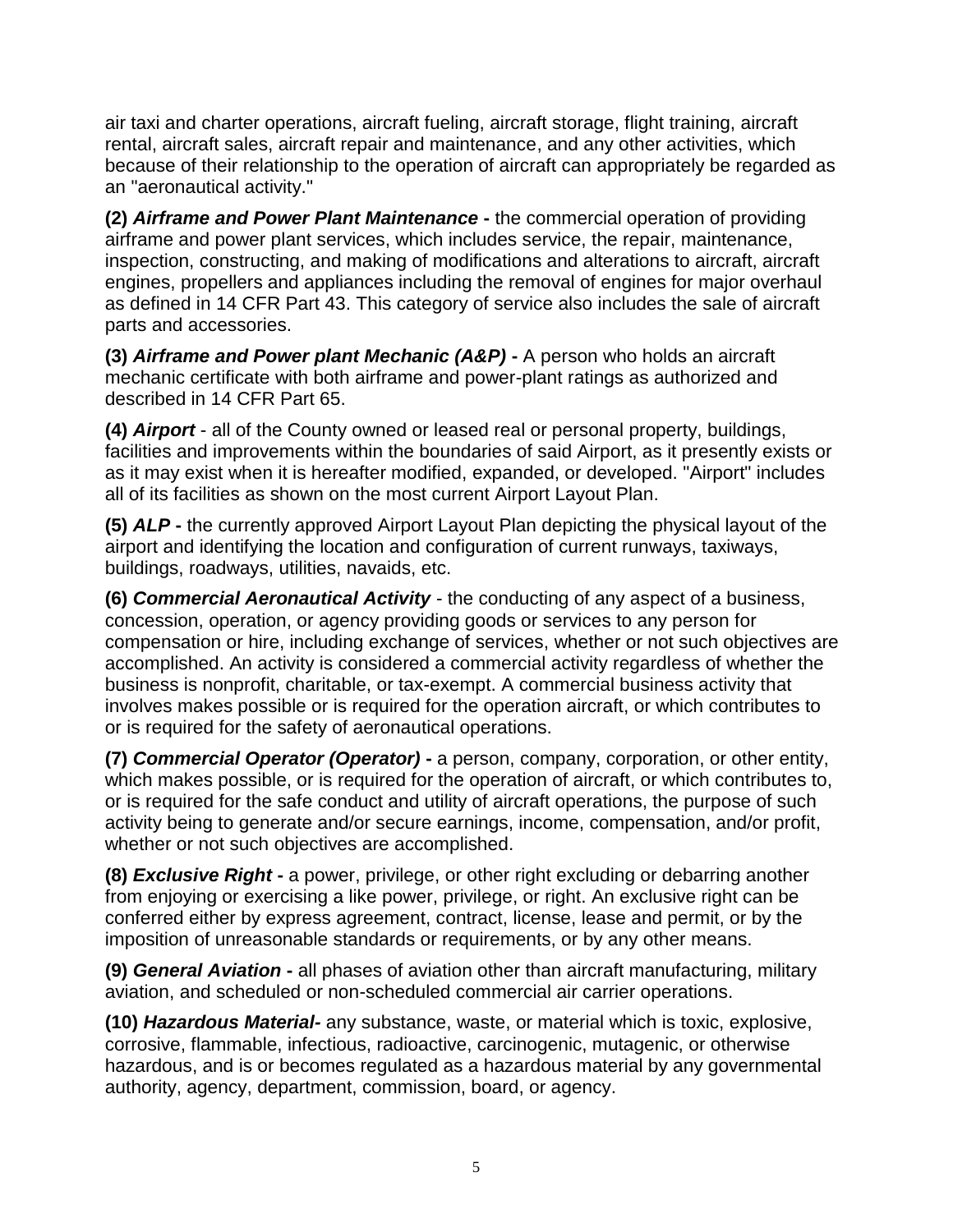**(11)** *Minimum Standards* - the qualifications or criteria, which may be established by the Airport owner as the minimum requirements that shall be met by businesses engaged in commercial aeronautical activities for the right to conduct those activities.

# **C. Governmental**

**(1)** *Airport Commissioner* **-** the duly appointed Carlton County Airport Commissioner.

**(2)** *Commissioner -* the Commissioner of Transportation for the State of Minnesota.

**(3)** *Airport Manager* **-** The designated individual or duly authorized individual appointed by the County to administer and manage the operations of the Airport and Airport facilities, and to supervise all Airport projects.

**(4)** *FAA* **-** the Federal Aviation Administration as established in 1967 within the Department of Transportation of the United States government that has the responsibility of promoting safety in the air, by both regulation and education.

**(5)** *FAR* **-** the Federal Aviation Regulations as published by the FAA that governs the operation of aircraft, airways, and airmen, Compliance with the FARs is mandatory. In 1996, all references to the FARs were changed to "14 CFR" (Title 14 of the Code of Federal Regulations).

# **D. Fueling**

**(1)** *Fueling or Fuel Handling* **-** the transportation, sale, delivery, dispensing, storage, or draining of fuel or fuel waste products to or from aircraft, vehicles, or equipment.

**(2)** *Fuel Storage Area* **-** any portion of the Airport designated temporarily or permanently by the County as an area in which aviation or motor vehicle gasoline or any other type of fuel or fuel additive may be stored or loaded.

**(3)** *Self-Fueling* **-** the commercial operation of an unmanned stationary fuel tank and dispensing equipment for general use via a card reader. This includes the operations of anyone utilizing this type of equipment to provide fuel for sale or reuse.

# **E. Lease and Agreements**

**(1)** *Lease* - the written contract between the County and an Operator (Lessee) specifying the terms and conditions under which an Operator may occupy and operate from certain Airport facilities and/or property.

**(2)** *Sublease* **-** A written agreement, approved by the County, stating the terms and conditions under which a third party Operator leases space from a Lessee for the purpose of providing aeronautical services at the Airport.

**(3)** *Agreement* **-** the written agreement between the Owner and an Operator specifying the terms and conditions under which the Operator may conduct commercial aviation activities. Such Agreement will recite the terms and conditions under which the activity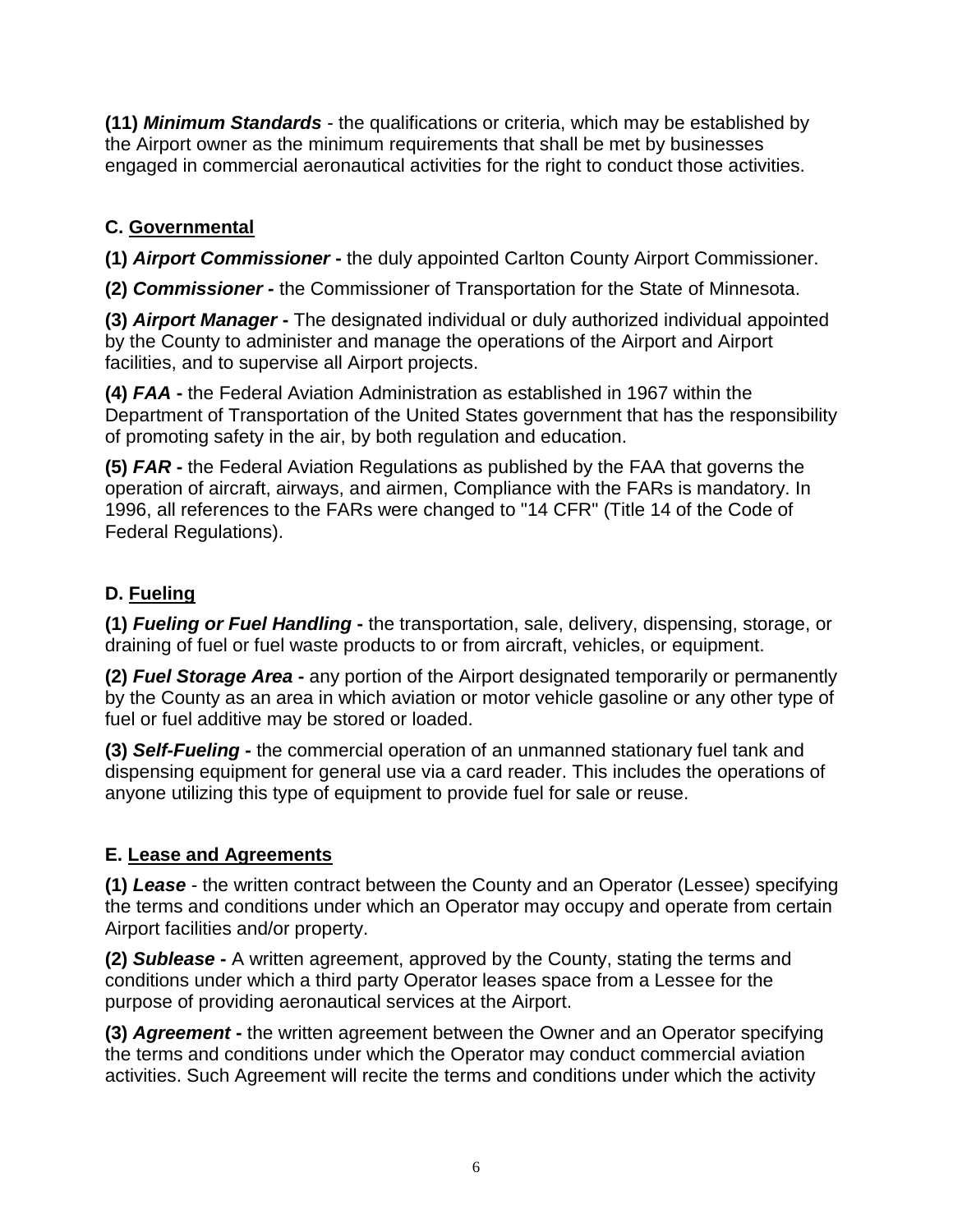will be conducted at the Airport including, but not limited to, term of the Agreement; rents, fees, and charges to be paid; and the right and obligations of the respective parties.

**(4)** *Permit* **-** administrative approval issued by the Owner or other governmental agency, to a person or company to conduct a commercial activity and provide such services to based and transient aircraft, only from facilities and locations where such services are authorized.

**(5)** *Person* - an individual, corporation, company, partnership, association, organization, and any other group acting as an entity, to conduct business on the Airport. Person includes a trustee, receiver, assignee or similar representative.

#### **F. Services**

**(1)** *Avionics Sales and Maintenance* **-** the commercial operation of providing for the repair and service, or installation of aircraft radios, instruments and accessories. Such operation may include the sale of new or used aircraft radios, instruments and accessories.

**(2)** *Fixed Base Operator (FBO)* - a full service commercial operator who is authorized to engage in the primary activity of aircraft refueling and a minimum of three (3) of the following secondary activities: airframe and power plant maintenance, flight training, aircraft rental, aircraft charter or air taxi, avionics sales and service, and aircraft storage/hangars rentals.

**(3)** *Flight Training* **-** the commercial operation of instructing pilots in dual and solo flight, in fixed or rotary wing aircraft, and related ground school instruction as necessary to complete a FAA written pilot's examination and flight check ride for various categories of pilots licenses and ratings. Flight Training shall also include any portion of a flight between two or more airports or other destinations where the primary purpose is to increase or maintain pilot or crew member proficiency.

**(4)** *Flying Club* **-** a non-commercial and nonprofit entity organized for the purpose of providing its members with any number of aircraft for their personal use and enjoyment. Aircraft must be vested in the name of the flying club owners on a pro-rata share, and the club may not derive greater revenue from the use of the aircraft than the cost to operate, maintain, and replace the aircraft.

**(5)** *Preventive Aircraft Maintenance* **-** maintenance that is not considered a major aircraft alteration or repair and does not involve complex assembly operations as listed in 14 CFR Part 43, except for Item 22 in the Regulation. Item 22 involves the replacement of prefabricated fuel lines, and shall, for purposes of these regulations, be considered a major aircraft repair.

**(6)** *Self-Service* **-** aircraft refueling, repair, preventive maintenance, towing, adjustment, cleaning, and general services performed by an aircraft owner or his/her employees on his/her aircraft with resources supplied by the aircraft owner.

**(7)** *Specialized Aviation Service Operation (SASO)* **-** a commercial aeronautical business that is authorized to offer services other than aircraft refueling, according to established Minimum Standards. Examples of a SASO include, but are not limited to the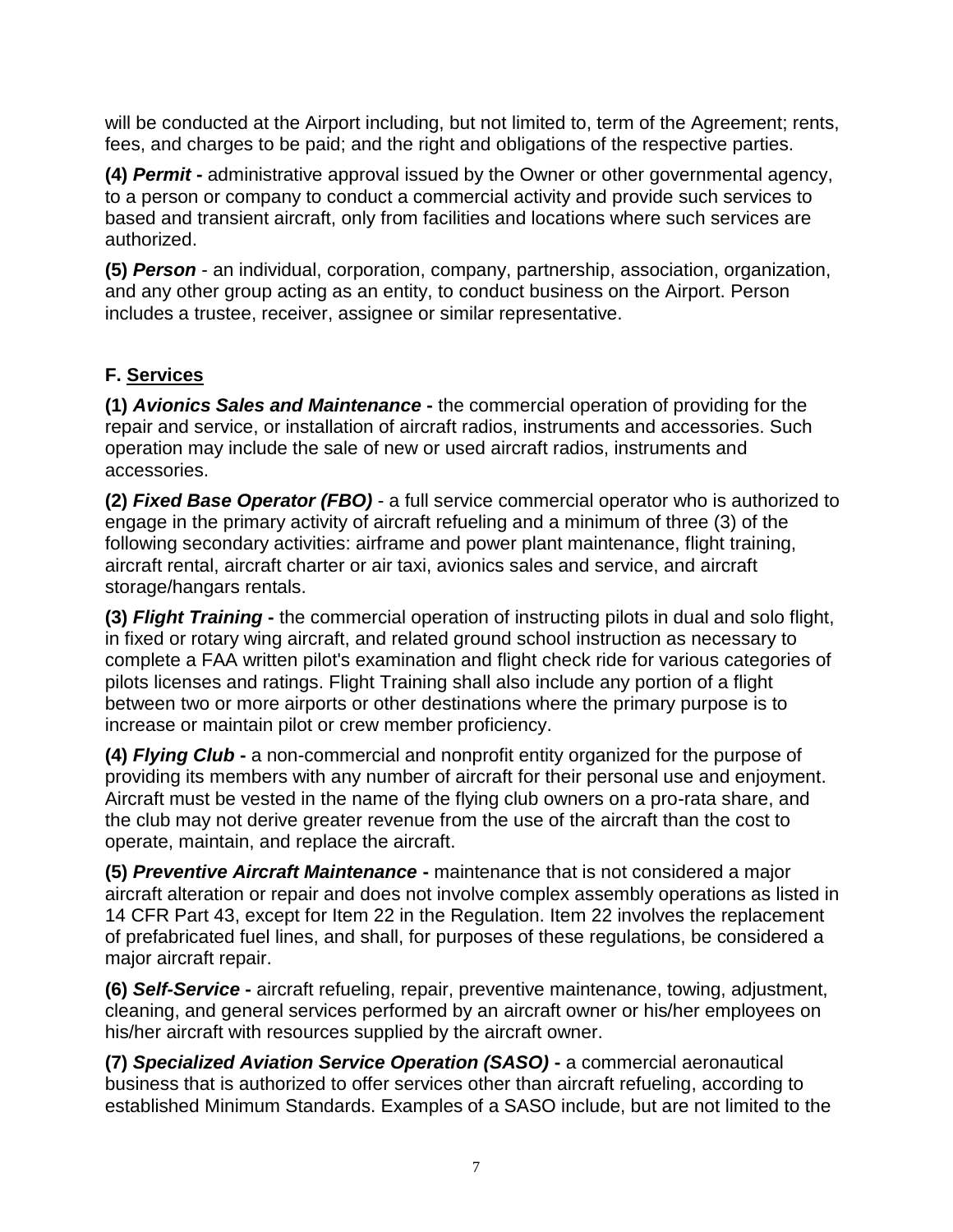following commercial aeronautical activities: flight training, aircraft maintenance, air charter or taxi, aircraft sales, avionics maintenance, aircraft rental, and sales, and aircraft storage.

#### **G. Infrastructure**

**(1)** *Airport Operations Area or AOA* **-** the area of the Airport used for aircraft landing, takeoff, or surface maneuvering including the areas around hangars, navigation equipment, and communication facilities.

**(2)** *Roadway* **-** any street or road whether improved or unimproved, within the boundaries of the Airport and designated for use by ground vehicles.

**(3)** *Taxilane* **-** the portion of the Airport apron area, or any other area, used for access between taxiways and aircraft parking or storage area.

**(4)** *Taxiway* **-** a defined path established for the taxiing of aircraft from one part of the Airport to another.

**(5)** *UNICOM* **-** a two-way communication system operated by a non-governmental entity that provides airport advisory information.

**(6)** *Vehicle Parking Area* - any portion of the Airport designated and made available temporarily or permanently by the Owner for the parking of vehicles.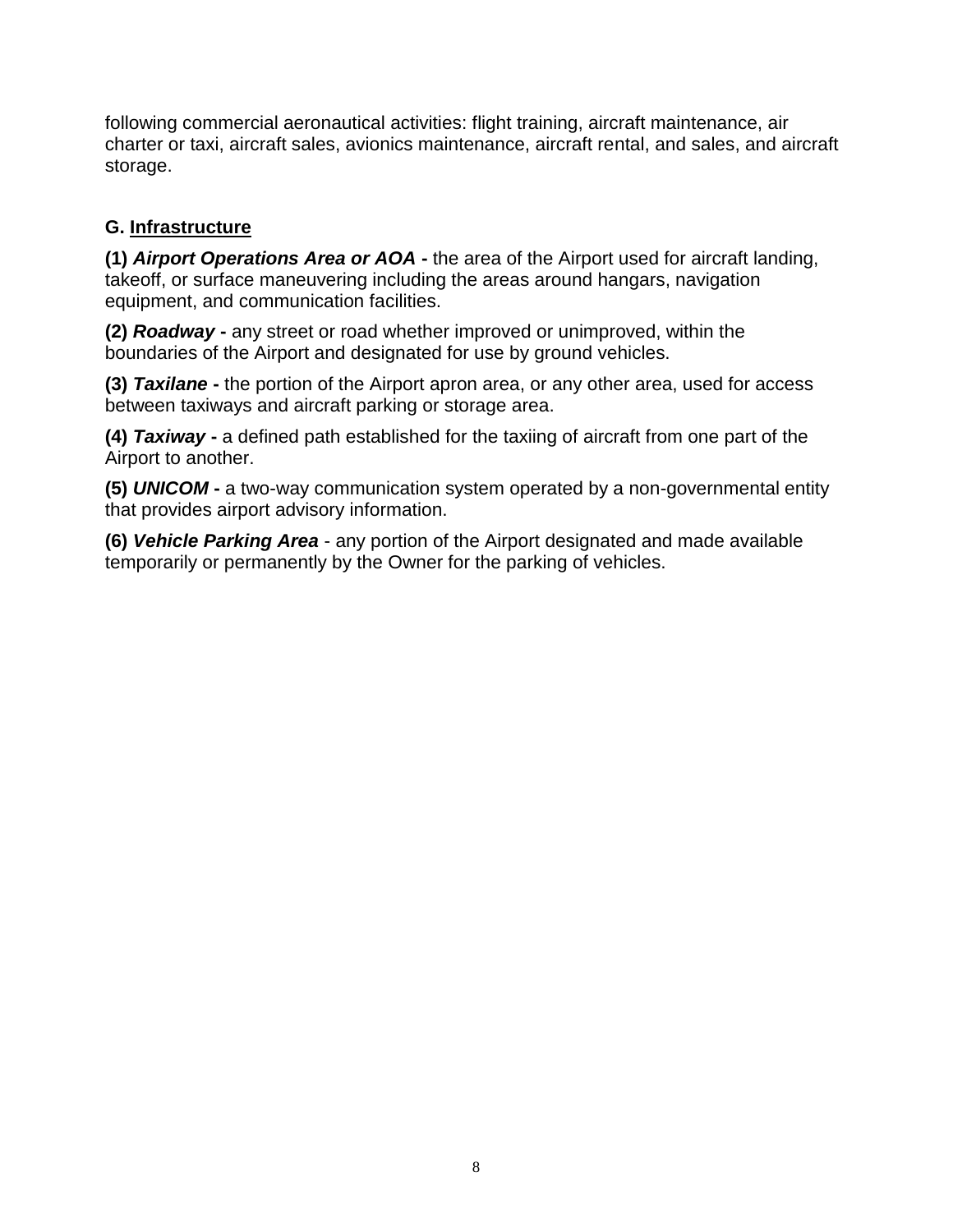# **Minimum Standards for All FBO's or SASO's**

The following shall apply to all prospective aeronautical service providers wishing to become a FBO or a SASO at a Carlton County Airport:

1. Leases shall be for a term to be mutually agreed upon between the parties with due consideration for the financial investment and the need to amortize improvements to the leasehold and in accordance with like operations on the airport. The Airport Owner will also consider the current Master Plan and ALP implications if a property lease is to be extended beyond the normal 30-year period.

2. A person shall have such business background and shall have demonstrated his business capability to the satisfaction of, and in such manner as to meet with the approval of the Airport Commission.

3. Any prospective FBO or SASO seeking to conduct aeronautical activity at the airport should demonstrate that they have adequate resources to realize the business objectives agreed to by the Carlton County Airport Commission and the applicant.

4. The prospective FBO or SASO shall have its premises open and services available not less than 4 hours a day and not less than 2 days a week, and shall make provision for a qualified and trained individual to be in attendance in the office at all times during the required operating hours, which must be posted in a public accessible area near the business.

5. All prospective FBO's or SASO's shall demonstrate to the Airport Commission satisfactory evidence of its ability to acquire insurance coverage as stipulated for each particular type of operation and name Carlton County as additionally insured. An FBO should make its own analysis to determine if more is needed. However, such policies of insurance shall be maintained in full force and effect during all terms of existing leases, agreements or business licenses or renewals or extensions thereof with a 30-calendar day notice of cancellation to the Airport Commission. Such policies shall not be for less than the amounts determined by the risk analysis listed under **Minimum Insurance Policy Limits**. However, in all cases, amounts of policies must meet the statutory requirements of applicable governmental agencies and be approved in writing by the Carlton County Airport Commission. The County of Carlton must be added to the policy as an additionally insured and as a Certificate holder.

6. Any authorized FBO's or SASO's subleasing any portion of their leased property must obtain the written approval of sublease by the Carlton County Airport Commission and approval of the text of any sublease or other joint use agreement used.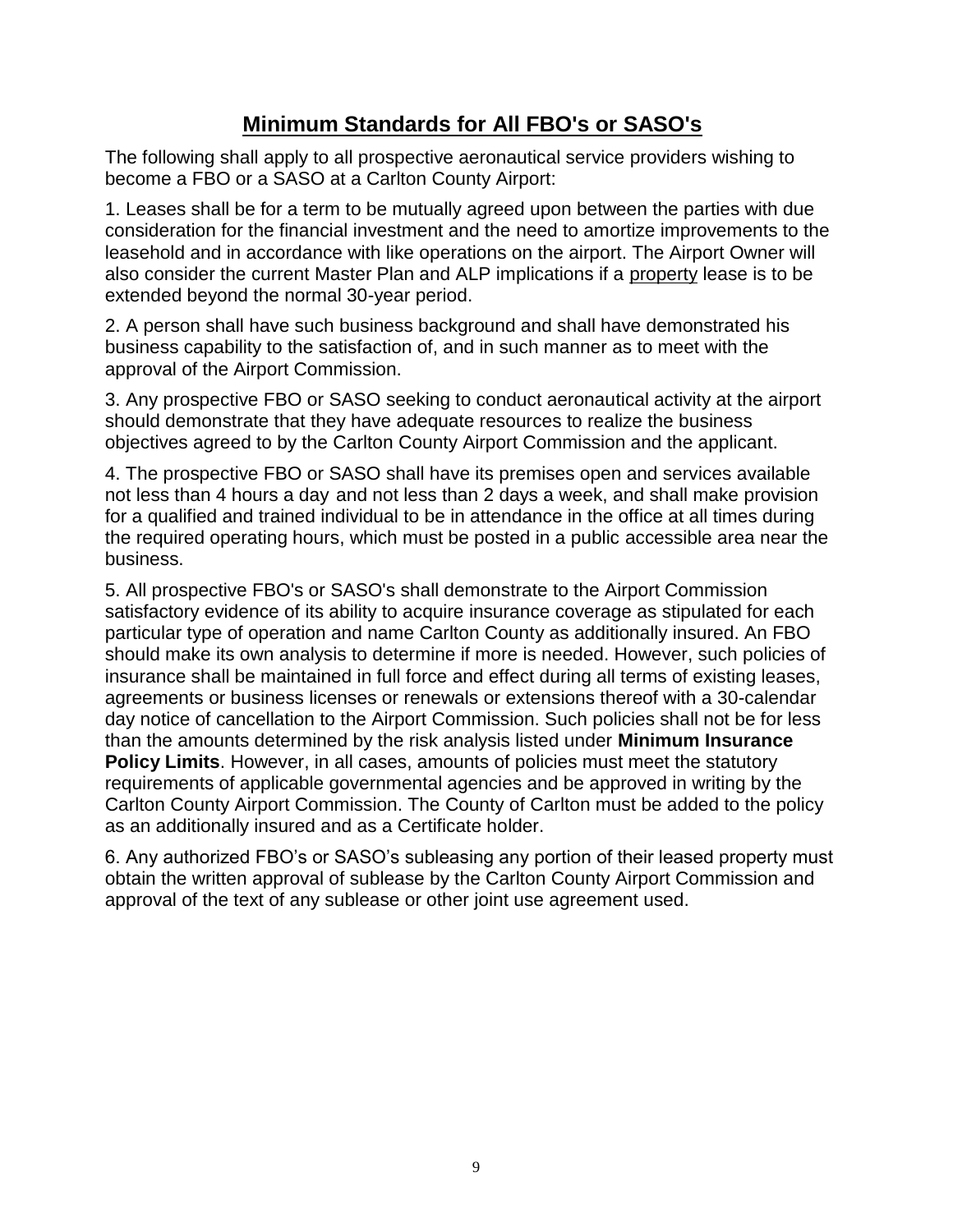# **Applications and Qualifications**

Demonstration of intent to conduct a business operation at the Airport shall be by application to the Carlton County Airport Commission. The written application shall contain at the minimum:

1. The proposed nature of the business. A business plan may be used to express the proposed nature of the business. (See **Minimum Requirements for a Business Plan**.)

2. The signatures and legal names of all parties whose names are being submitted as owning an interest in the business or will appear on leases or other documents as being a partner, director or corporate officer and those who will be managing the business.

3. The name, telephone number and address of the primary contact person.

4. A current financial statement.

5. An inventory of assets owned, or being purchased, or leased which will be used in the business on the Airport.

6. Current credit information and 2 established and existing business recommendations for each party owning or having 5 percent or more financial interest in the business and a credit report or history of the business itself covering all geographical areas in which it has done business in the ten-year period immediately prior to such application.

7. A written authorization for the FAA, any aviation or aeronautics commissions, administrators, and departments of all states in which the applicant has engaged in aviation business to release information in their files relating to the applicant or its operation. The applicant will execute such forms, releases, or discharges as may be required by those agencies.

8. Preliminary plans, specifications and dates for any improvements that the applicant intends to make upon the Airport leased property as part of the activity for which approval is sought. Applicant must comply with appropriate Review Procedures, the Carlton County Airport Commission Minimum Standards, the Airport Zoning Ordinance and the City of Cloquet, Minnesota Building Permit requirements.

9. Proof (copy or insurance company letter of intent) of liability coverage for the business operation, flight operations, itinerant aircraft and operators and premises insurance.

10. The names and qualifications of Management and Supervisory personnel employed at the time of the application, and the number of persons to be employed and whether they are to be full-time, part-time or contracted employees.

11. Such other information as the Carlton County Airport Commission may require.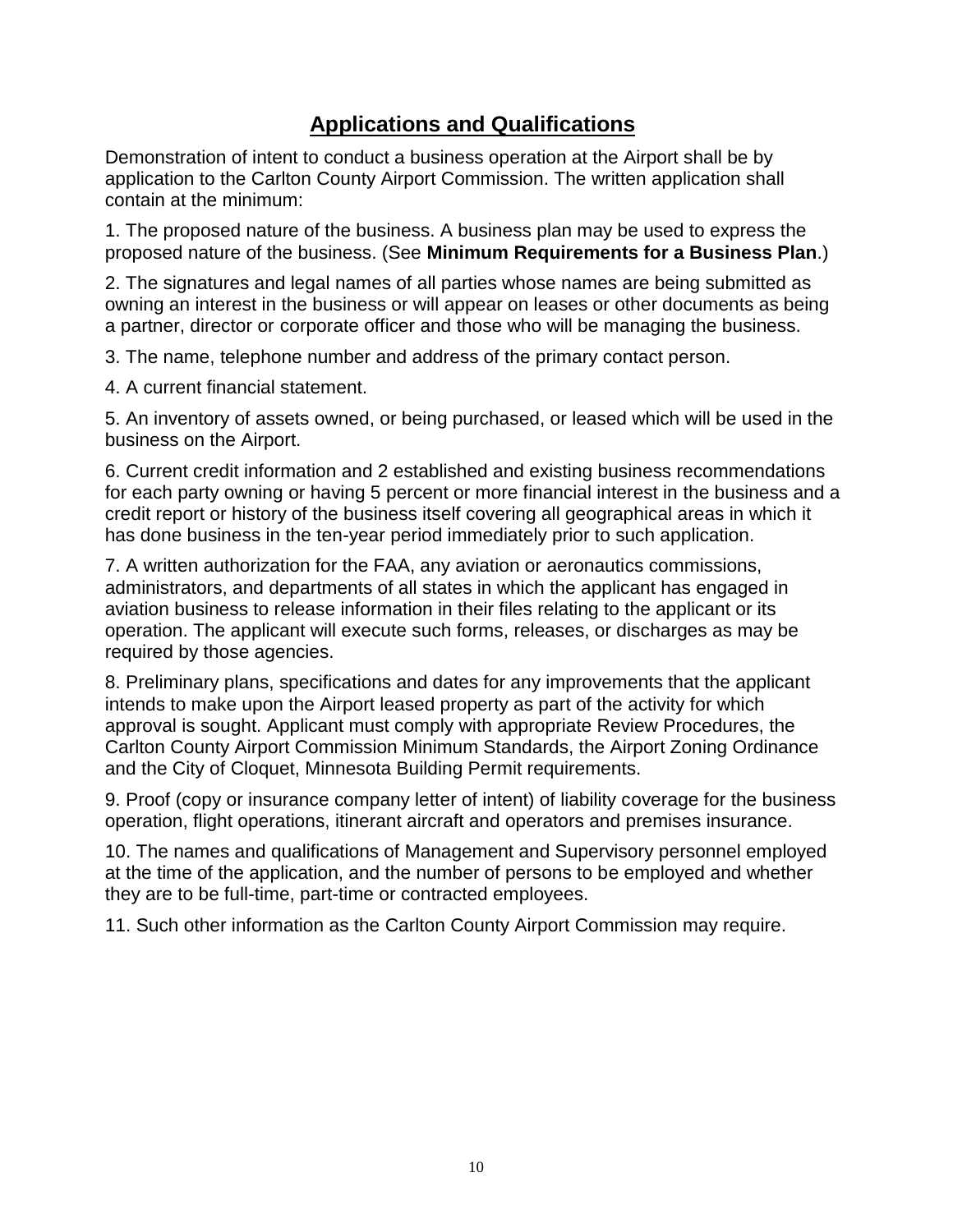# **Action on Application**

All applications will be reviewed and acted upon by the Carlton County Airport Commission within 60 days from the receipt of the application. Applications may be denied for one or more of the following reasons:

1. The applicant does not meet qualifications, standards and requirements established by these Minimum Standards.

2. The applicant's proposed operations or construction will create a safety hazard on the Airport.

3. The granting of the application will require the expenditure of local funds, labor or materials on the facilities described in or related to the application, or the operation will result in a financial loss to the Carlton County Airport.

4. There is no appropriate or adequate available space or building on the Airport to accommodate the entire activity of the applicant.

5. The proposed operation, Airport development or construction does not comply with the approved Airport Layout Plan.

6. The development or use of the area requested will result in a congestion of aircraft or buildings, or will result in unduly interfering with the operations of any present fixed base operator on the Airport, such as problems in connection with aircraft traffic or service, or preventing free access and egress to the existing fixed base operator area, or will result in depriving, without the proper economic study, an existing fixed base operator of portions of its leased area in which it is operating.

7. Any party applying, or interested in the business, has supplied false information, or has misrepresented any material fact in the application or in supporting documents, or has failed to make full disclosure on the application.

8. Any party applying, or having an interest in the business, has a record of violating the Rules, or the Rules and Regulations of any other Airport, Civil Air Regulations, Federal Aviation Regulations, or any other Rules and Regulations applicable to this or any other Airport.

9. Any party applying, or having an interest in the business, has defaulted in the performance of any lease or other agreement with the Carlton County Airport Commission or any lease or other agreement at any other airport.

10. Any party applying, or having an interest in the business, is not sufficiently credit worthy and responsible in the judgment of the Carlton County Airport Commission to provide and maintain the business to which the application relates and to promptly pay amounts due under the FBO lease.

11. The applicant does not have the finances necessary to conduct the proposed operation for a minimum period of six months.

12. The applicant has failed to make full disclosure in the application or supporting documents.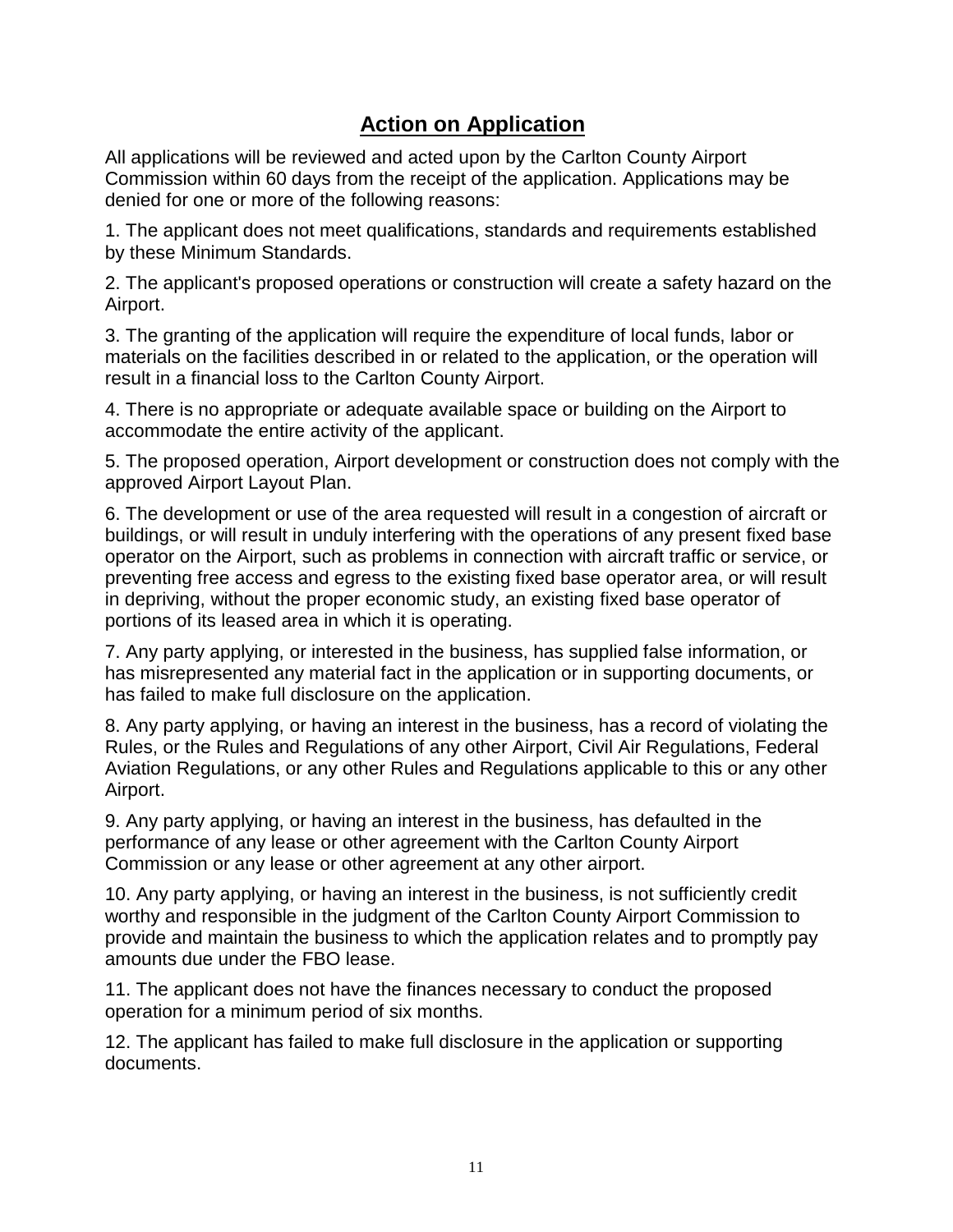13. The applicant has committed any crime, or violated any local ordinance, rule or regulation, which adversely reflects on its ability to conduct the FBO operation applied for.

14. Prior to the business being opened to the public, the approved applicant must obtain and post in a prominent public accessible location the appropriate license(s) from the Commissioner of Transportation for the State of Minnesota, including any renewals thereof.

**If an application as presented or amended is accepted by the Carlton County Airport Commission, it will be forwarded with their recommendations to the Carlton County Board of Commissioners for final approval and the granting of a lease, agreement and/or the approval of the business to be located at the specified Carlton County Airport.**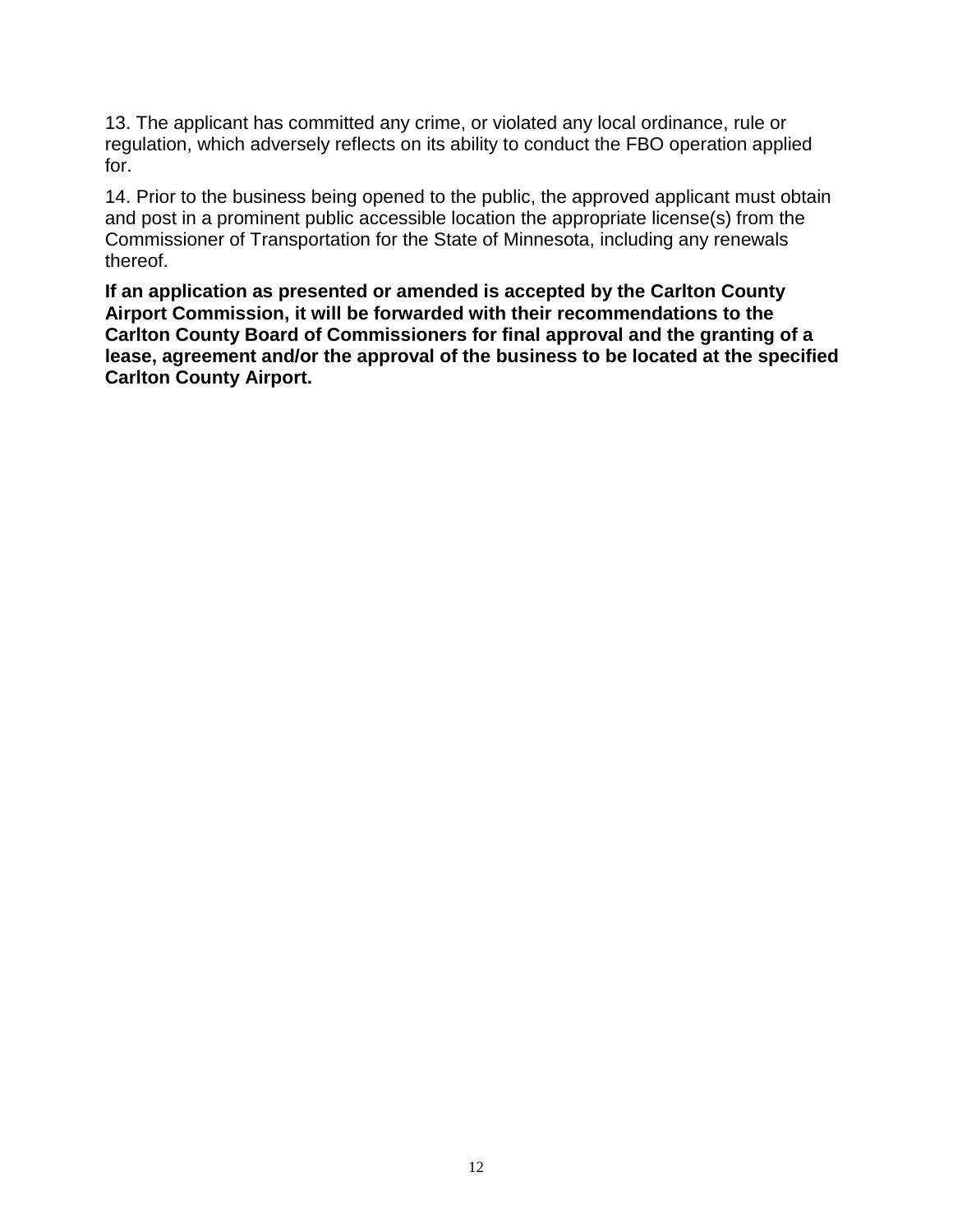# **Aircraft Sales**

#### Statement of Concept

1. New Aircraft Sales: An aircraft sales company can be either a SASO or FBO and engages in the sale of new aircraft through franchises or licensed dealerships (if required by local, county or state authority) or distributorship (either on a retail or wholesale basis) of an aircraft manufacturer or used aircraft; and provides such repair, services, and parts as necessary to meet any guarantee or warranty on aircraft sold.

2. Used Aircraft Sales: Many companies engage in the purchasing and selling of used aircraft. This is accomplished through various methods including matching potential purchasers with an aircraft (brokering), assisting a customer in the purchase or sale of an aircraft, or purchasing used aircraft and marketing them to potential purchasers. Sometimes these companies' also provide such repair, services, and parts as necessary to support the operation of aircraft sold. Some of the requirements may not be appropriate to the sale of used aircraft because of each aircraft's unique operational history.

#### Minimum Standards

1. The sales entity shall provide necessary and satisfactory arrangements for repair and servicing of aircraft, but only for the duration of any sales guarantee or warranty period and shall provide an adequate inventory of spare parts for the type of new aircraft for which sales privileges are granted. The company engaged in the business of selling new aircraft shall have available a representative example of the product.

2. The company shall have in their employ, and on duty during the appropriate business hours, trained personnel in such numbers as are required to meet the Minimum Standards set forth in an efficient manner. They shall also maintain, during business hours, a responsible person in charge to supervise the operations in the leased area with the authorization to represent and act for and on behalf of the company, and to provide an individual with the proper certification and qualifications as a check ride pilot for aircraft sold. The Carlton County Airport Commission will require a defined office space with access to public restrooms.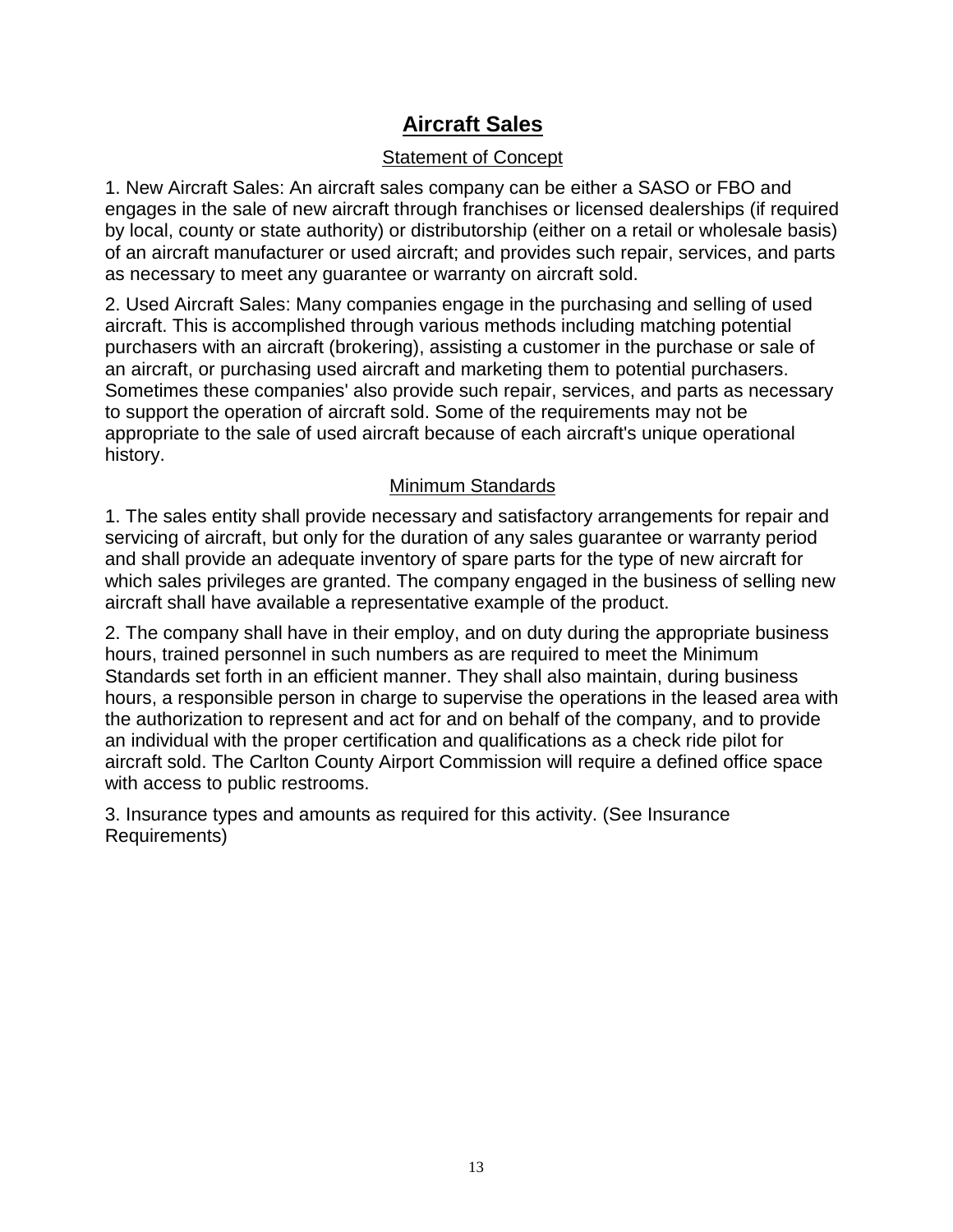### **Aircraft Airframe, Engine and Accessory Maintenance, Repair and Refinishing**

#### Statement of Concept

An aircraft airframe, engine and accessory maintenance and repair FBO or SASO provides one or a combination of airframe, engine and accessory overhauls and repair services on aircraft up to and may include business jet aircraft and helicopters. This category shall also include the sale of aircraft parts and accessories.

#### Minimum Standards

1. The company shall provide sufficient equipment, supplies, manuals and availability of parts equivalent to that required for certification by the FAA. The company must remain open during normal business hours as specified within the airports standards. The owner shall define business hours. The Owner will approve a minimum space for this activity to minimize maintenance being performed on ramps or in t-hangars.

2. The FBO shall have in their employ and on duty during the appropriate business hours, trained and certified personnel in such numbers as are required to meet the Minimum Standards set forth in this category of services in an efficient manner, but never less than one person currently certificated by the FAA with ratings appropriate to the work being performed and who holds an airframe, power plant or an aircraft inspector rating.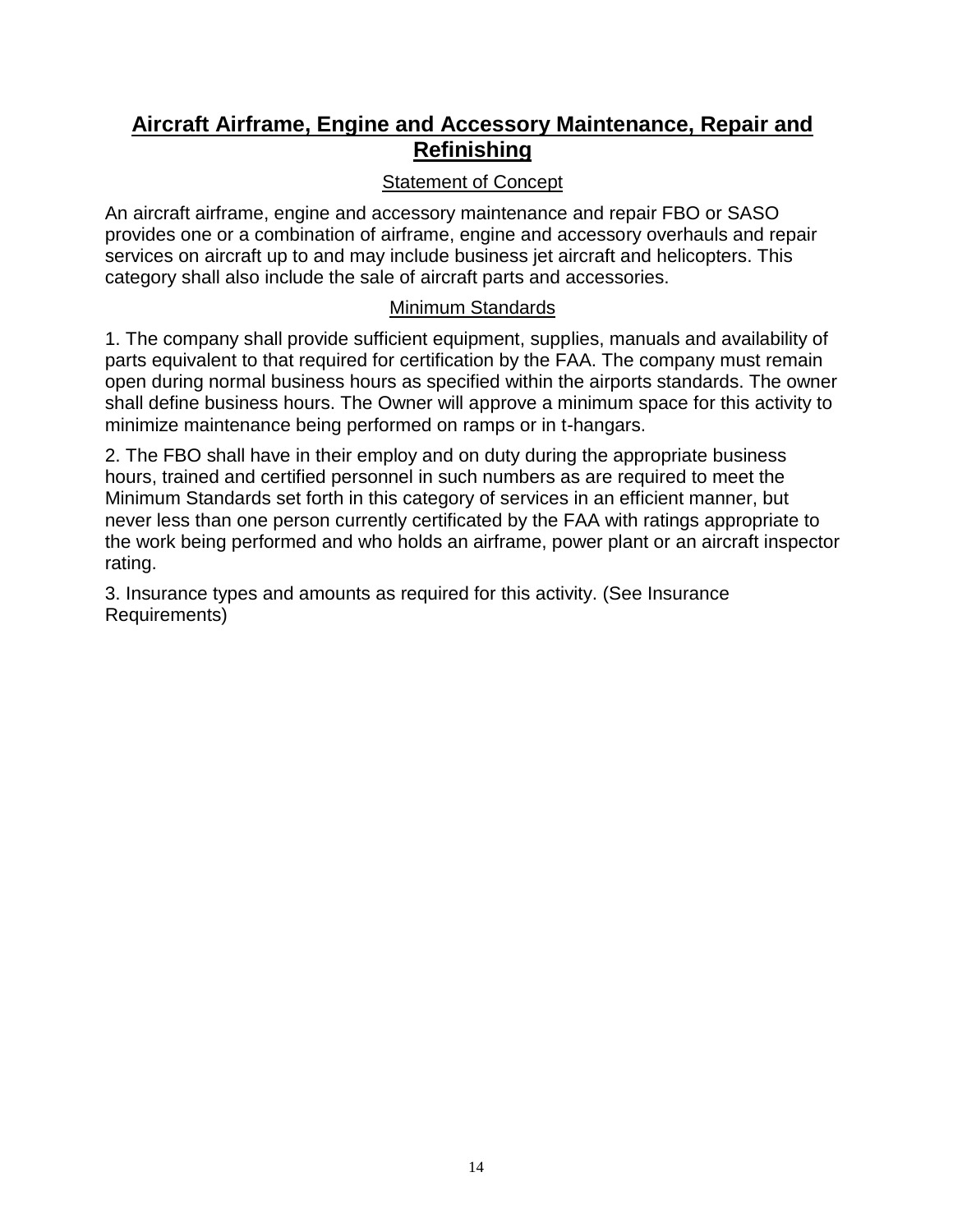# **Aircraft Rental**

#### Statement of Concept

An aircraft, light sport aircraft and/or ultralight vehicle lease or rental SASO or FBO engages in the rental or lease of aircraft, light sport aircraft and/or ultralight vehicles to the public.

#### Minimum Standards

Aircraft:

1. The company shall have available for rent, either owned or under written lease to the company, certified airworthy aircraft, one of which, is recommended to be a four-place aircraft equipped for flight under instrument flight rules.

2. The company shall have available a person having a current FAA commercial pilot certificate with appropriate ratings, including instructor rating.

Light Sport Aircraft:

1. The company shall have available for rent, either owned or under written lease to the company, certified airworthy light sport aircraft.

2. The company shall have in their employ and on duty during the appropriate business hours, a minimum of one person having a current FAA light sport aircraft instructor rating.

Ultralight Vehicles:

1. The company shall have available for rental, either owned or under written lease to the FBO, one approved two-place ultralight vehicle.

2. The company shall have available a person having a current FAA commercial pilot certificate or an Advanced Flight Instructor's (AFI) rating from the United States Ultralight Association (USUA).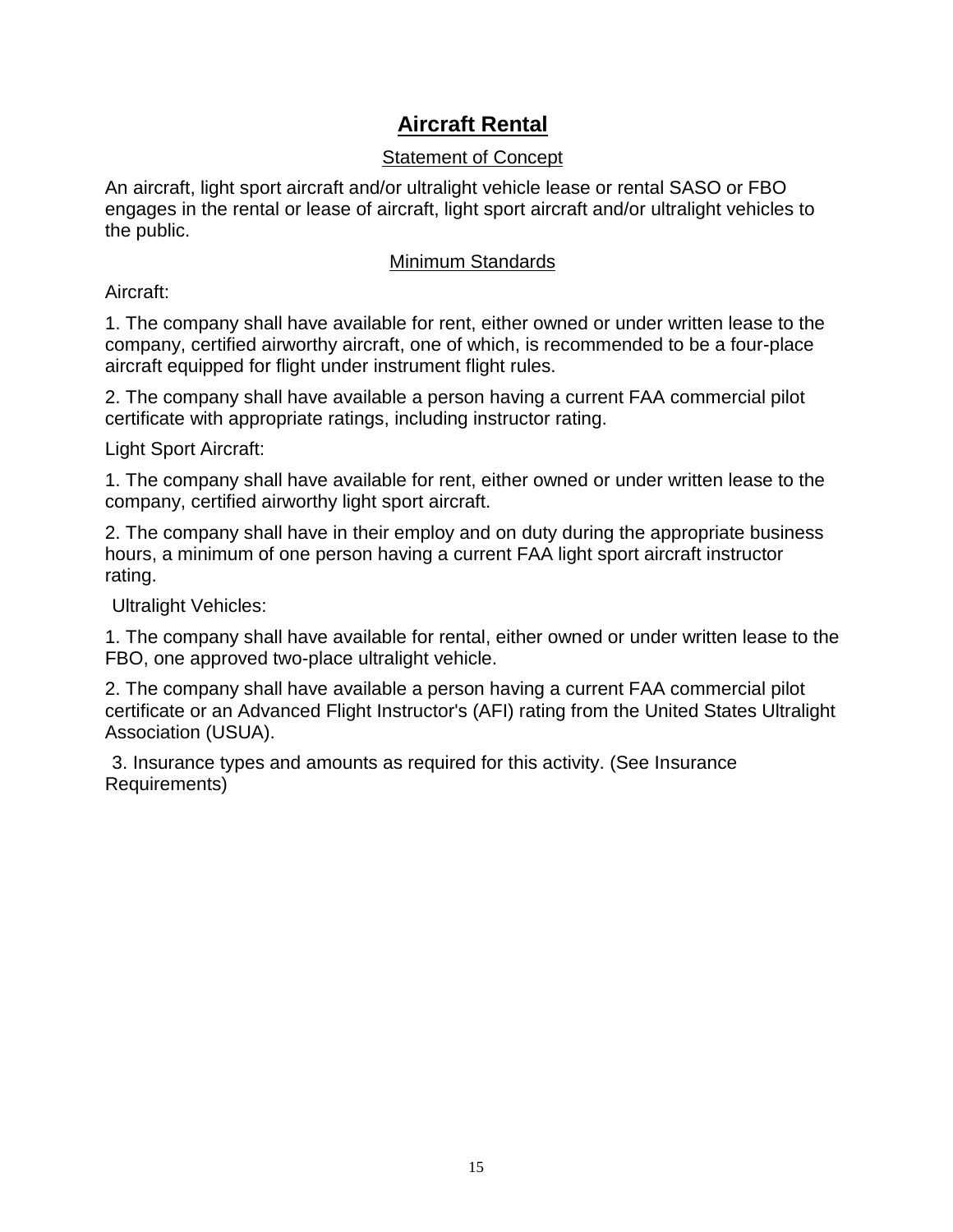# **Flight Training**

#### Statement of Concept

A flight training SASO or FBO engages in instructing pilots in dual and solo flight training, in fixed and/or rotary wing aircraft, and provides such related ground school instruction as is necessary preparatory to taking a written examination and flight check ride for the category or categories of pilots' licenses and ratings involved.

#### Minimum Standards

1. The company shall have available for use in flight training, either owned or under written lease to the company, properly certificated aircraft, one of which must be a fourplace aircraft, and of which must be equipped for and capable of use in instrument flight instruction or a light sport aircraft for the appropriate light sport aircraft category.

2. The company shall have available at least one flight instructor who has been properly certificated by the FAA to provide the type of training offered.

3. Insurance types and amounts as required for this activity. (See Insurance requirements)

# **Commercial Skydiving**

#### Statement of Concept

A Skydiving SASO or FBO engages in the transportation of persons for skydiving, instruction in skydiving, and rental and sales of skydiving equipment.

#### Minimum Standards

1. The company shall have available for skydiving, either owned or under written lease to the company, at least one properly certificated aircraft.

2. The company operation shall meet or exceed the Basic Safety Requirements (BSR) of the United States Parachute Association (USPA), FAR 105, and related FAA Advisory Circulars. The jump plane pilot must hold a FAA commercial pilot certificate and be appropriately rated for the aircraft being operated.

3. The skydiving company shall carry the same insurance coverage and limits as any other company on the airport.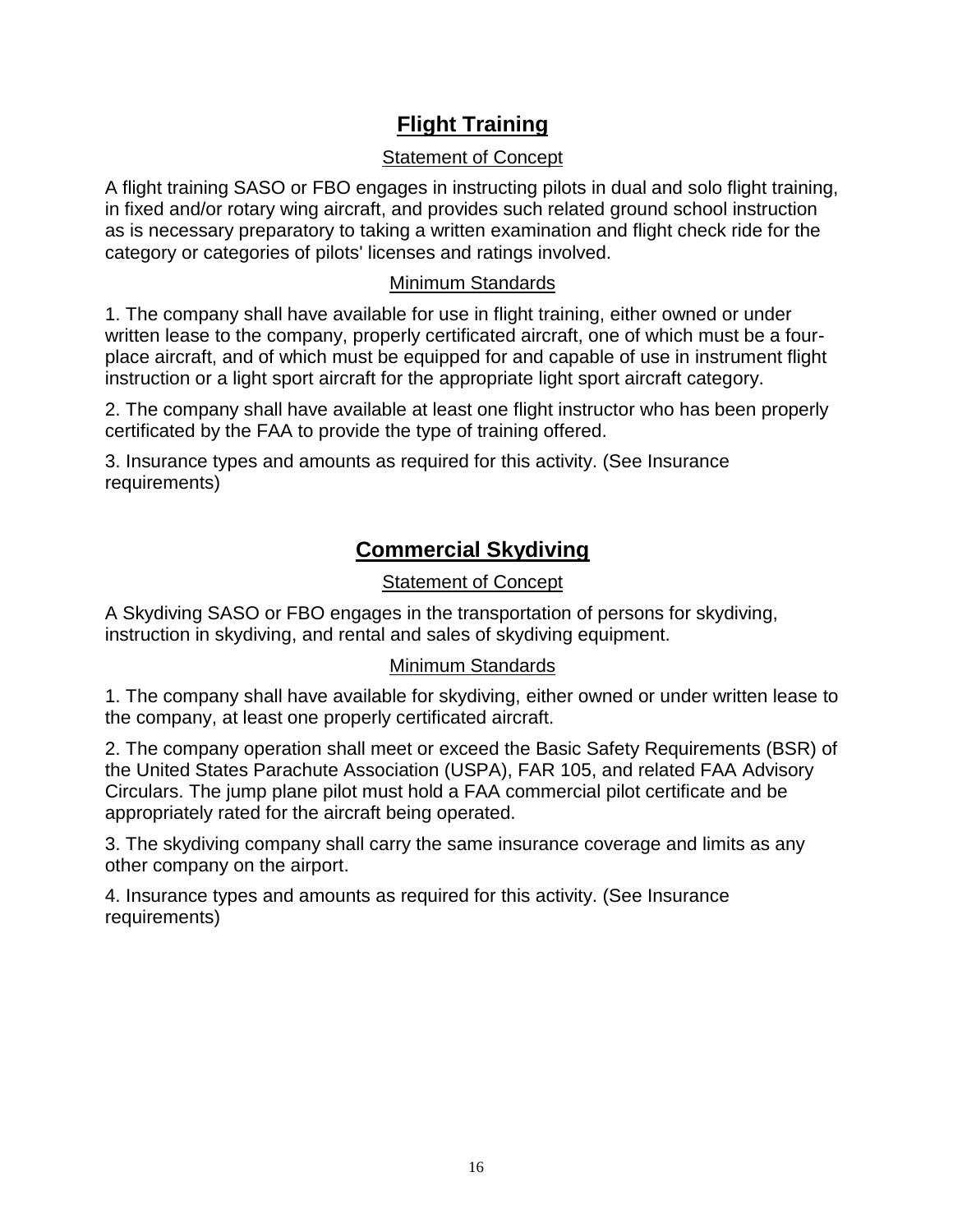# **Aircraft Fuels and Oil Service**

#### Statement of concept

An aircraft fuels and oil service FBO provides aviation fuels, lubricants and other supporting services for itinerant aircraft operations and operations of aircraft based on the airport.

#### Minimum Standards

Except as otherwise provided in any agreement between the FBO and the County, an FBO conducting aviation fuel and oil sales or service to the public on the Airport shall be required to provide or in the case of County Owned public facilities make available the following services and equipment:

1. Appropriate grades of aviation fuel.

2. An adequate inventory of generally accepted grades of aviation engine oil and lubricants.

3. Fuel dispensing equipment meeting all applicable Federal, State and County requirements for each type of fuel dispensed. It is generally a good idea to request at least a minimum capacity for fuel storage for each grade of fuel offered.

4. Proper equipment for aircraft towing, inflating aircraft tires, washing aircraft, cleaning windscreens and recharging aircraft batteries.

5. The safe storage and handling of fuel in conformance with all Federal, State and County requirements and fire codes pertaining to safe storage and handling of fuel.

6. The lawful and sanitary handling and timely disposal, away from the Airport, of all solid waste, regulated waste and other materials including, but not limited to; used oil, solvents and other regulated waste. The piling and storage of crates, boxes, barrels and other containers will not be permitted within the leased premises.

7. Permanent restroom facilities for personnel and customers.

8. Auto parking for customers and employees.

9. A flight planning area with appropriate seating, work areas, communication facilities, directories and all items necessary for complete flight planning separate from other public areas.

10. A pilot lounge and waiting area for transition of air passengers to ground transportation and vice versa.

11. Adequate bonding wires will be installed, continuously inspected and maintained on all fueling equipment, to reduce the hazards of static electricity.

12. An adequate supply of properly located fire extinguishers and other precautions and/or equipment required by applicable fire codes.

13. Unless provided by the airport owner, the FBO shall have a fixed fuel storage system, which shall contain safety fixtures and filtration systems to ensure airline-type quality. The system shall be required to have at least 1,000 gallons of storage for each type of fuel the FBO is required to provide. The storage system must include adequate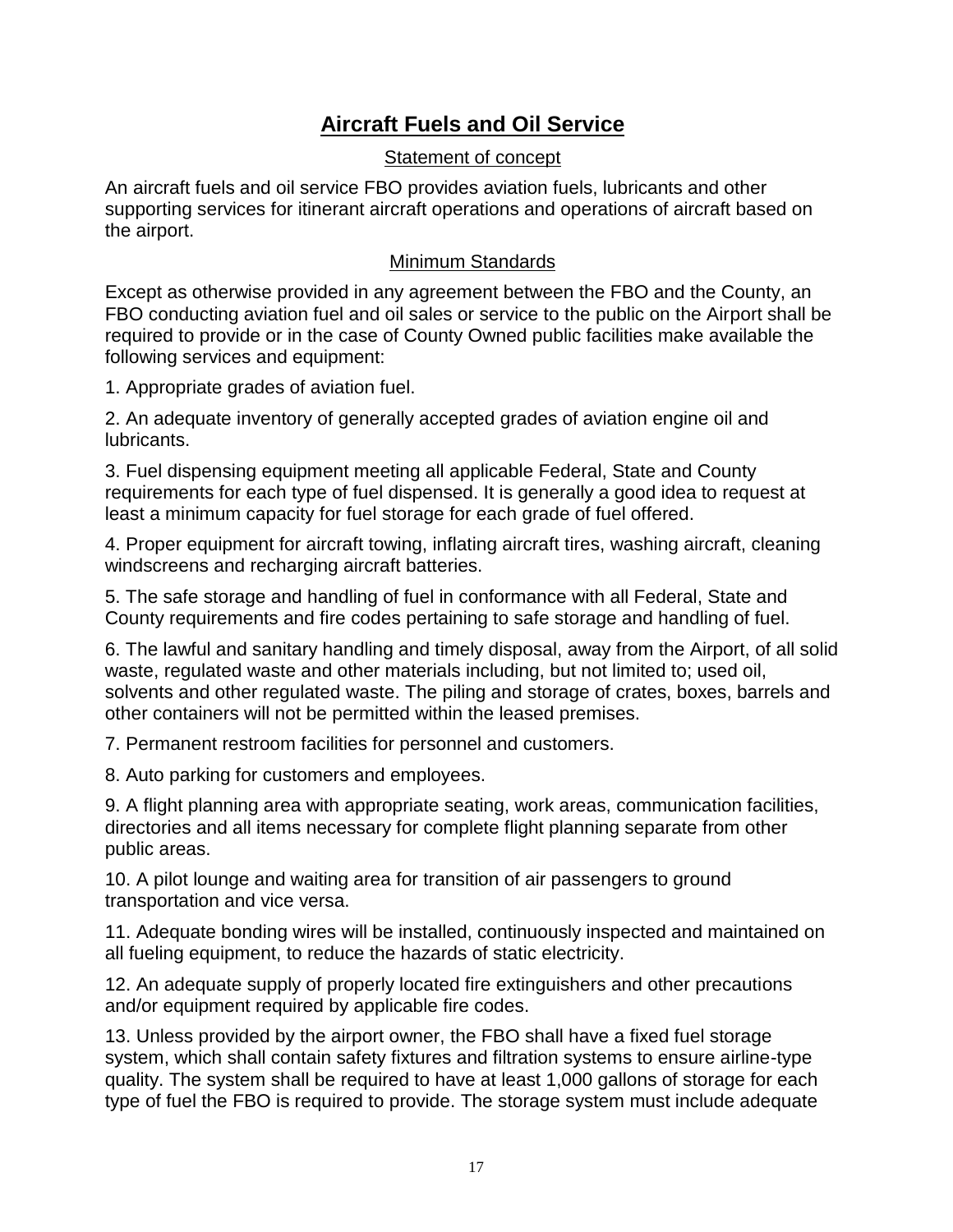fuel spill prevention features and containment capabilities, together with an approved fuel Spill Prevention Countermeasures and Control Plan (SPCC), as applicable.

14. Insurance types and amounts as required for this activity. (See Insurance requirements)

15. Training programs for fuel handling personnel.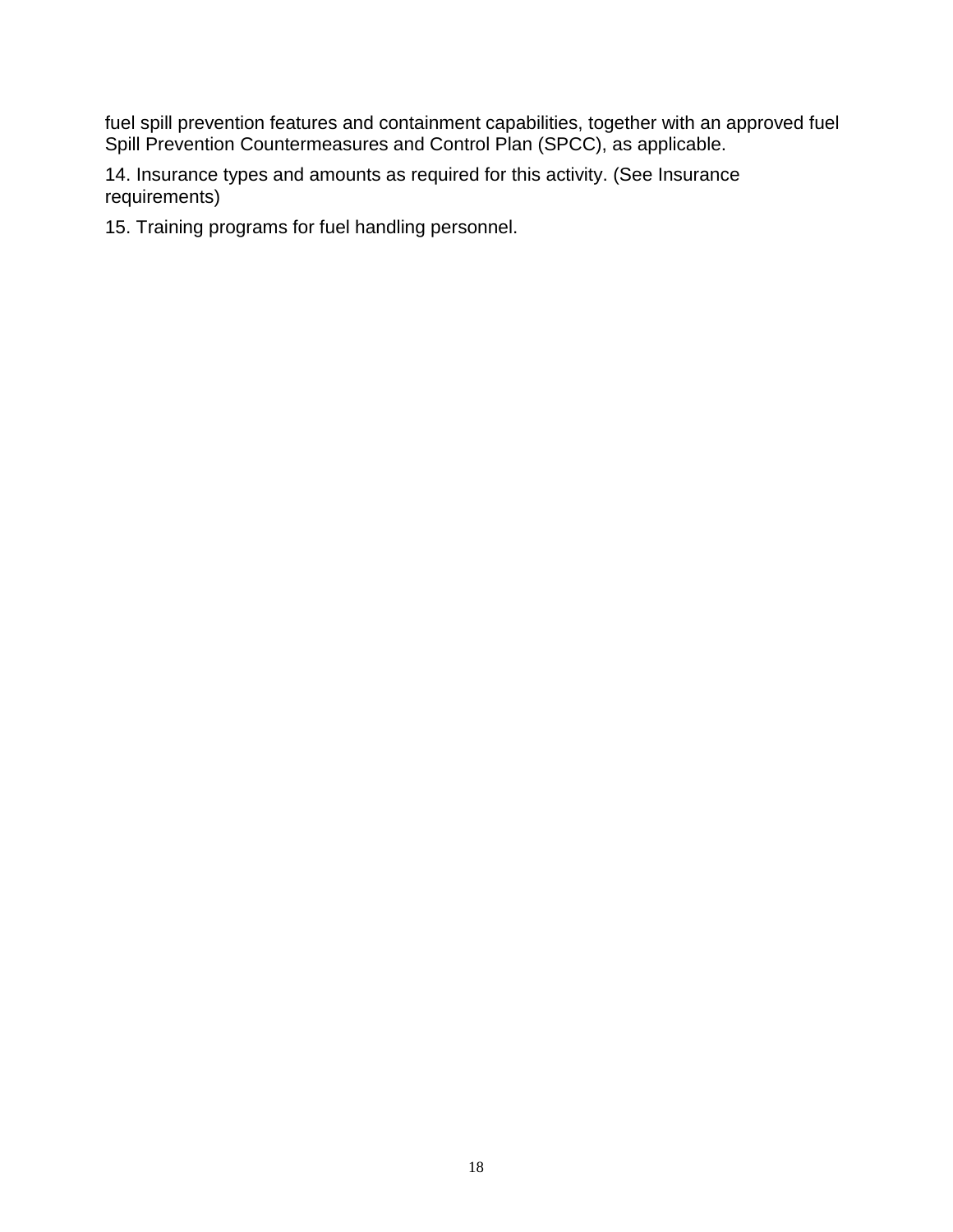# **Avionics, Instruments and Propeller Repair Station**

#### Statement of Concept

An avionics, instrument and propeller repair station SASO or FBO engages in the business of and provides a shop for the sales and repair of aircraft avionics, propellers, instruments, and accessories for general aviation aircraft. This category may include the sale of new or used aircraft avionics, propellers, instruments, and accessories. The FBO shall hold the appropriate repair station certificates issued by FAA for the types of equipment he plans to service and/or install.

#### Minimum Standards

1. The FBO shall have in their employ and on duty during the appropriate business hours, trained personnel in such numbers as are required to meet the Minimum Standards set forth in this category in an efficient manner but never less than one person who is an FAA rated radio, instrument or propeller repairman.

2. Insurance types and amounts as required for this activity. (See Insurance Requirements)

# **Aircraft Charter and Air Taxi**

#### Statement of Concept

An on demand, or scheduled air charter or air taxi SASO or FBO engages in the business of providing air transportation (persons or property) to the general public for hire, on an unscheduled or scheduled basis under Code of Federal Regulations CFR 14 Part 135 of the Federal Aviation Regulations.

#### Minimum Standards

1. The company shall provide, either owned or under written lease the type, class, size and number of aircraft intended to be used by the company, but not less than 1 singleengine four-place aircraft and/or 1 multi-engine aircraft, both of which must meet the requirements of the air taxi commercial certificate held by the company. The multi-engine aircraft shall be certified for instrument operations.

2. The company shall have in their employ and on duty during the appropriate business hours, trained personnel in such numbers as are required to meet the Minimum Standards set forth in this category in an efficient manner but never less than one person who is an FAA certified commercial pilot and otherwise appropriately rated to permit the flight activity offered by company.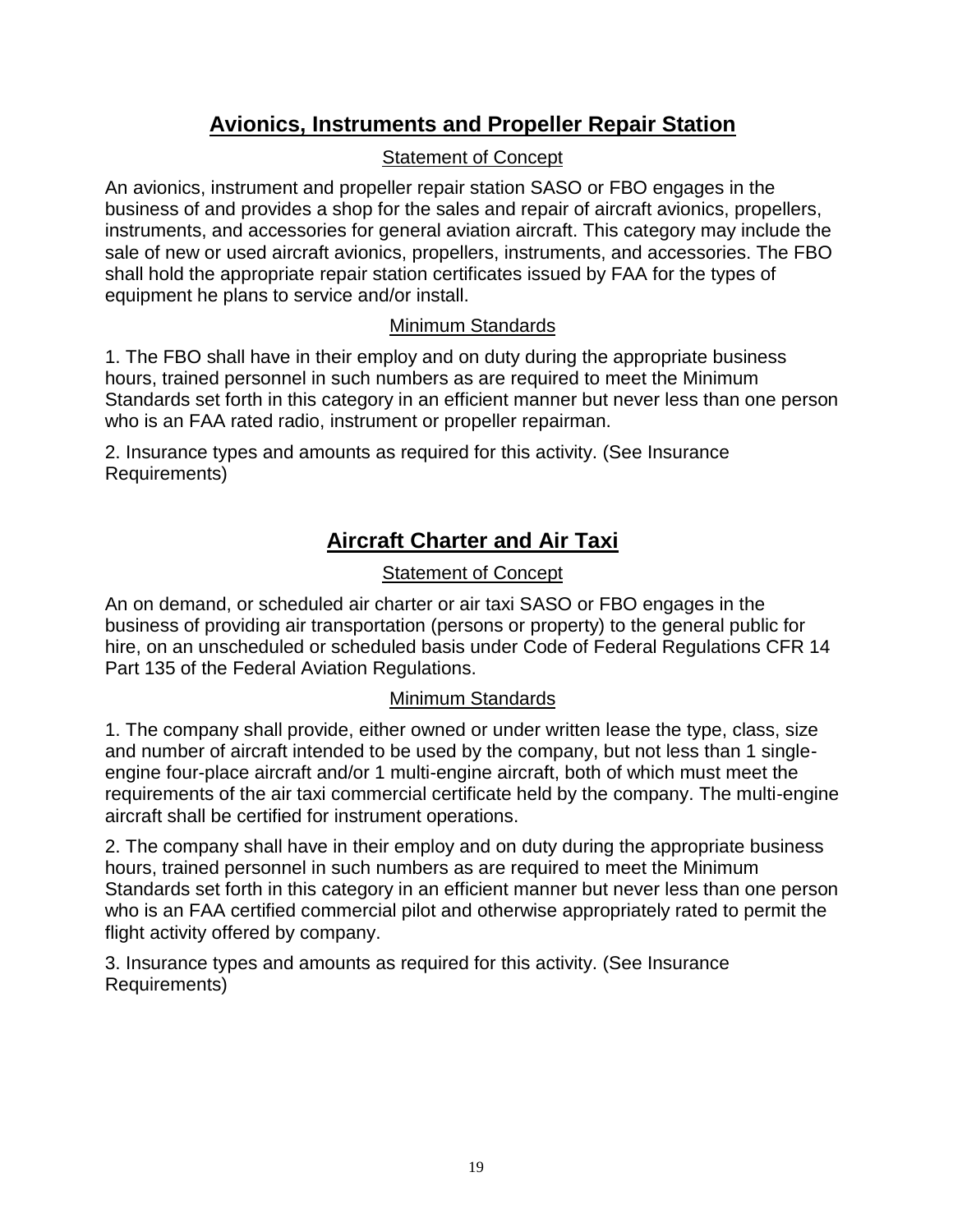# **Aircraft Storage**

#### Statement of Concept

Aircraft storage SASO's or FBO's engage in the rental of conventional multi-aircraft hangars or multiple individual T -hangars.

#### Minimum Standards

1. The conventional hangar company shall have their facilities available for the tenant's aircraft removal and storage on a continuous basis. Storage will be limited to aircraft and associated parts and supplies. Storage of bulk flammable and/or combustible goods is prohibited in volumes of more than 4 cubic feet of solid goods and/or 5 gallons of liquid stored in approved containers.

2. The FBO shall demonstrate that it can provide sufficient personnel trained to meet all requirements for the storage of aircraft with appropriate equipment as defined in the aircraft storage agreement. (Note, the sublease document must be approved by the Carlton County Airport Commission)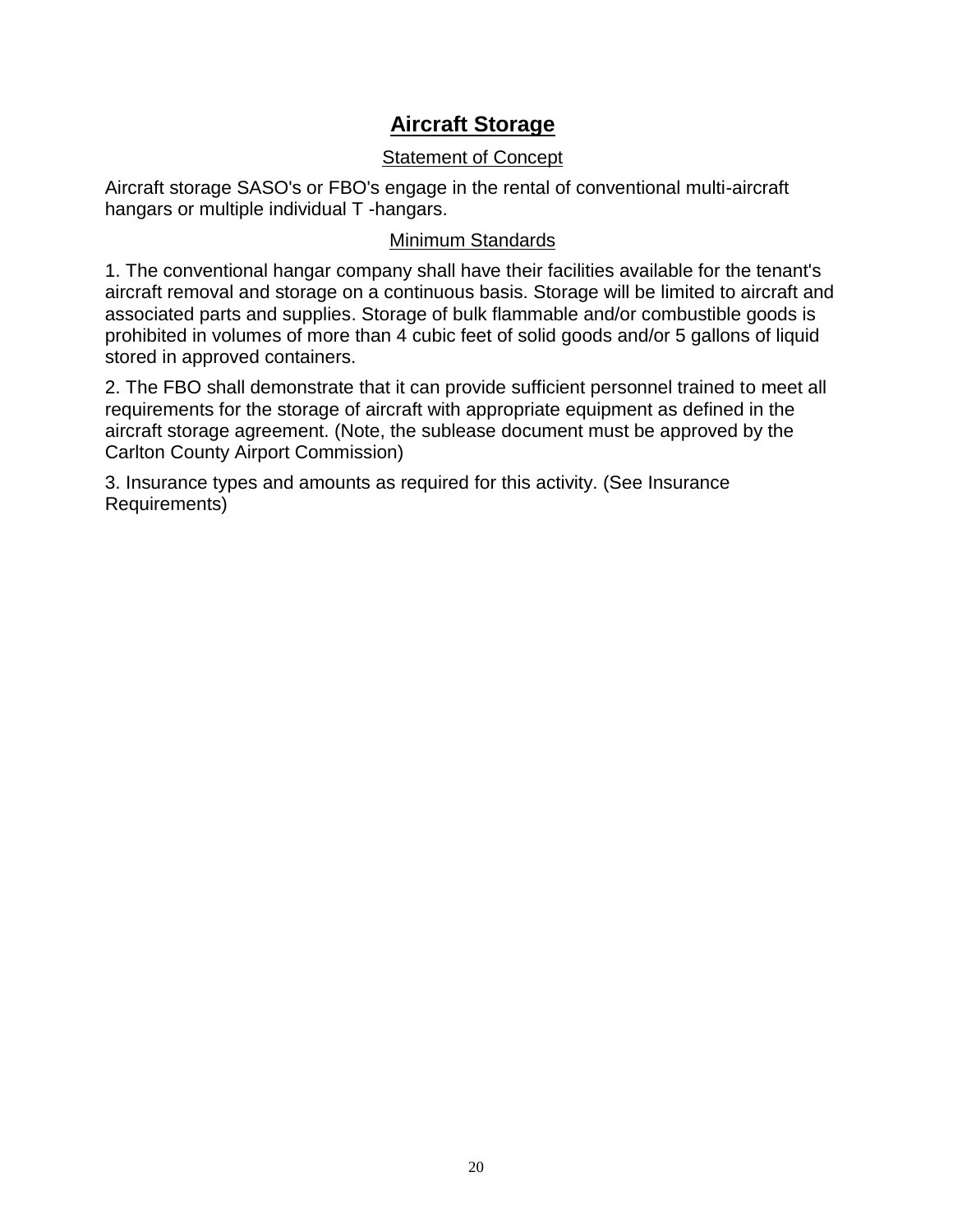# **Specialized Commercial Flying Services**

#### Statement of Concept

1. A specialized commercial flying services SASO or FBO engages in air transportation for hire for the purpose of providing the use of aircraft for the following activities:

- a. Non-stop sightseeing flights that begin and end at the same airport.
- b. Crop-dusting, seeding, spraying, and bird chasing.
- c. Banner towing and aerial advertising.
- d. Aerial photography or survey.
- e. Power line or pipeline patrol.
- f. Fire fighting (permits may be granted for short-term operations of less than one year).
- g. Any other operations specifically excluded from Part 135 of the Federal Aviation Regulations.

#### Minimum Standards

1. The company shall lease from the Owner and the lease shall include a building sufficient to accommodate all activities and operations proposed by the company. The minimum areas in each instance shall be subject to the approval of the Owner and should be included in the standard. In the case of crop dusting or aerial application, the company shall make suitable arrangements and have such space available in the leased area for safe loading and unloading and storage and containment of chemical materials. A written emergency plan for the handling of hazardous materials should also be required. All spills should immediately be reported to the Owner. All companies' shall demonstrate that they have the availability of aircraft suitably equipped and certified for the particular type of operation they intend to perform.

2. The Owner shall set the minimum insurance requirements as they pertain to the particular type of operation to be performed. These minimum requirements shall be applicable to all operations of a similar nature. All FBO's will, however, be required to maintain the Aircraft Liability Coverage as set forth for all FBO's.

3. The company shall have in their employ, and on duty during appropriate business hours, trained personnel in such numbers as may be required to meet the Minimum Standards herein set forth in an efficient manner.

4. The company must provide, by means of an office or a telephone, a point of contact for the public desiring to utilize the services provided. A contact name and phone number should be provided to the Owner for emergency purposes.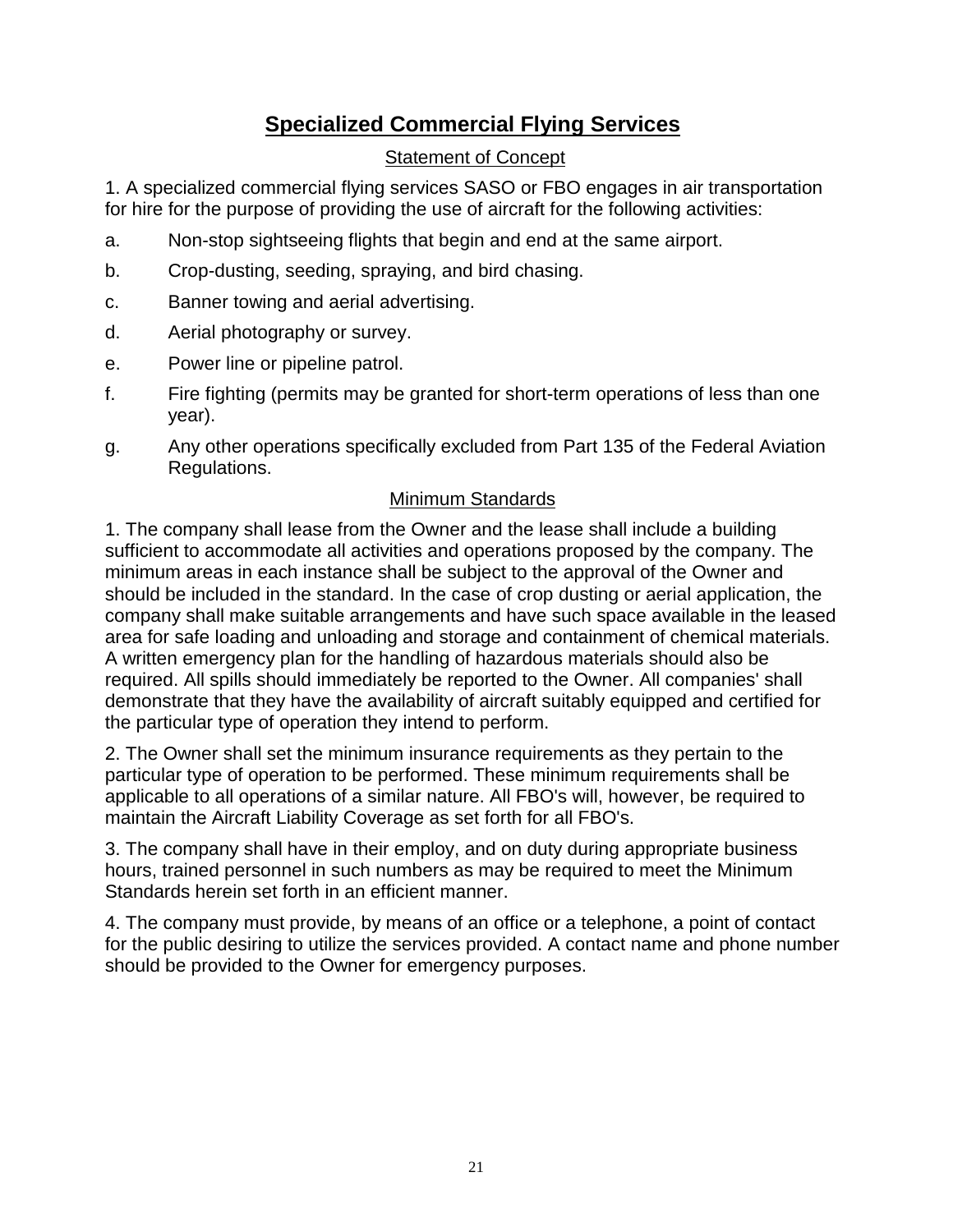# **Multiple Services**

#### Statement of Concept

A multiple services FBO or SASO engages in any two or more of the aeronautical services for which Minimum Standards have been herein provided.

#### Minimum Standards

1. The FBO or SASO shall comply with the aircraft requirements, including the equipment thereon for each aeronautical service to be performed except that multiple uses can be made of all aircraft owned or under lease by the company except aircraft used for crop dusting, aerial application, or other commercial use of chemicals. The company should have individuals certified to provide all services being offered.

2. The company shall provide the facilities, equipment and services required to meet the Minimum Standards as herein provided for all aeronautical service the FBO or SASO is performing.

3. The FBO or SASO shall obtain, as a minimum, that insurance coverage which is equal to individual insurance requirements of all aeronautical services being performed by the company and no less than the stated amounts within the Owner's Minimum Standards.

4. The FBO or SASO shall have in their employ and on duty during the appropriate business hours, or as approved by the Owner, trained personnel in such numbers as are required to meet the Minimum Standards for each aeronautical service the FBO or SASO is performing as herein provided. Multiple responsibilities may be assigned to meet the personnel requirements for each aeronautical service being performed by the FBO or SASO.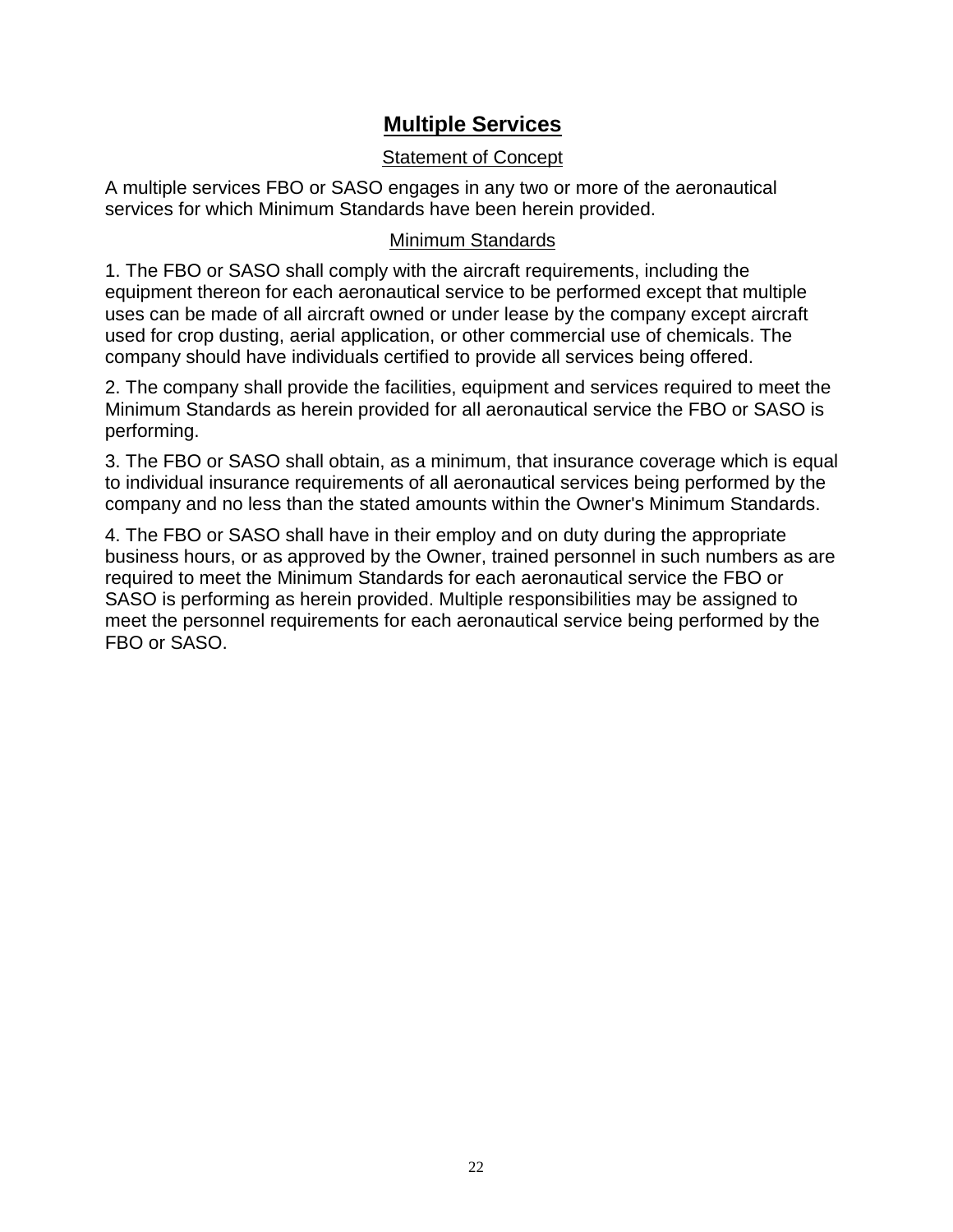# **Flying Clubs**

See the requirements for Flying Clubs in Minnesota Rules 8800. Flying Clubs must also meet all the strict definitions of the FAA and provide a list of members to the Carlton County Airport Commission with no less than semi-annual updates. The Flying Clubs shall provide an emergency contact person and phone number. In no event shall Flying Club aircraft be used to perform commercial aeronautical services.

# **FBO's Subleasing From Another FBO or SASO**

Prior to finalizing an agreement, the lessee and sublessee shall obtain the written approval of the Owner for the business proposed. Said sublease shall define the type of business and service to be offered by the sublessee.

The sublessee SASO shall meet all of the Minimum Standards established by the Owner for the categories of services to be furnished by the SASO. The Minimum Standards may be met in combination between lessee and sublessee. The sublease agreement shall specifically define those services to be provided by the lessee to the sublessee that shall be used to meet the standards.

# **Environmental**

Any FBO, SASO, person, party, company or corporation operating on this airport must comply with all federal, state and local environmental requirements as they exist and may be amended from time-to-time.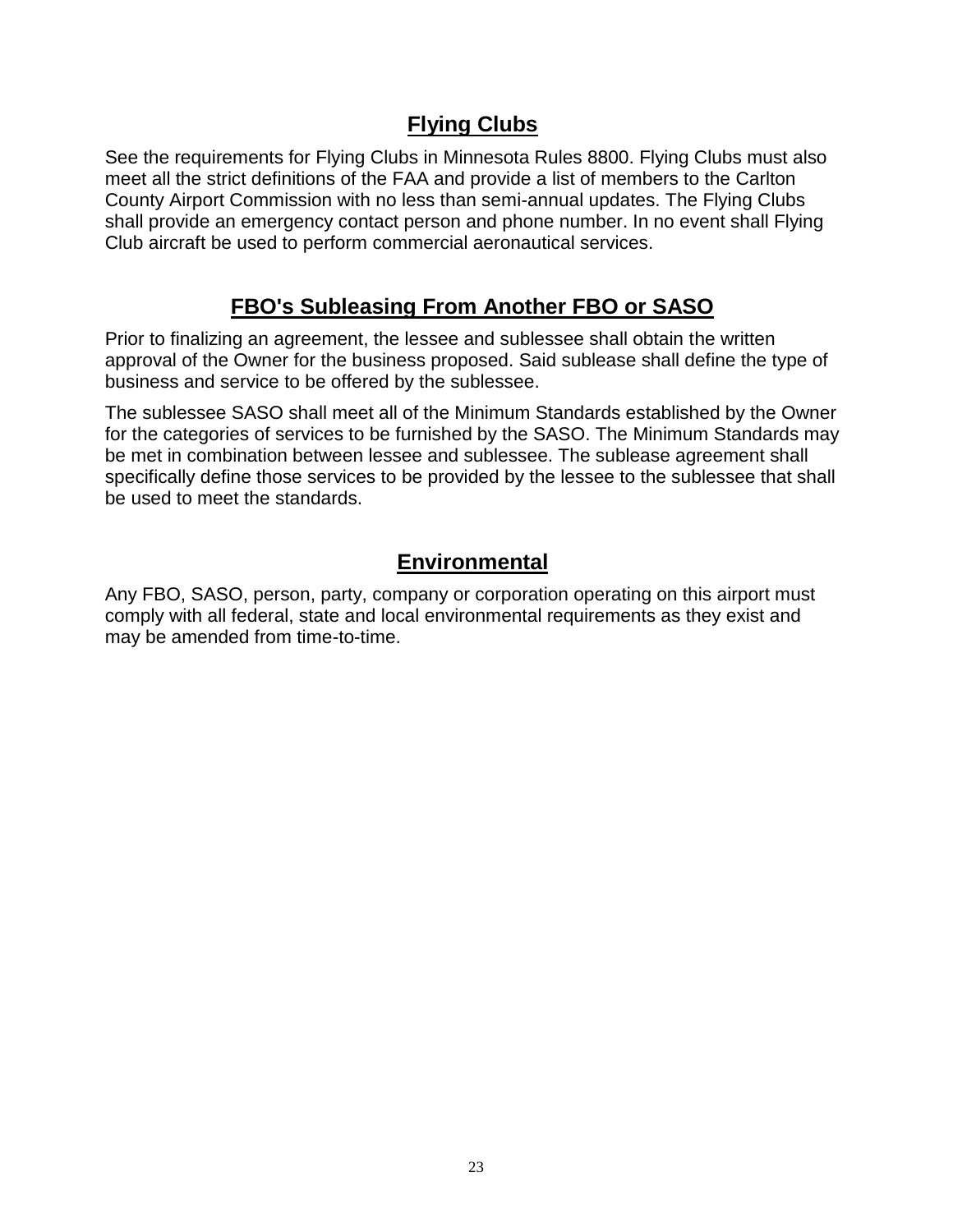# **MINIMUM INSURANCE POLICY TYPES**

# **Type of Insurance**

| 6. |  |
|----|--|
|    |  |
|    |  |
|    |  |
|    |  |
|    |  |
|    |  |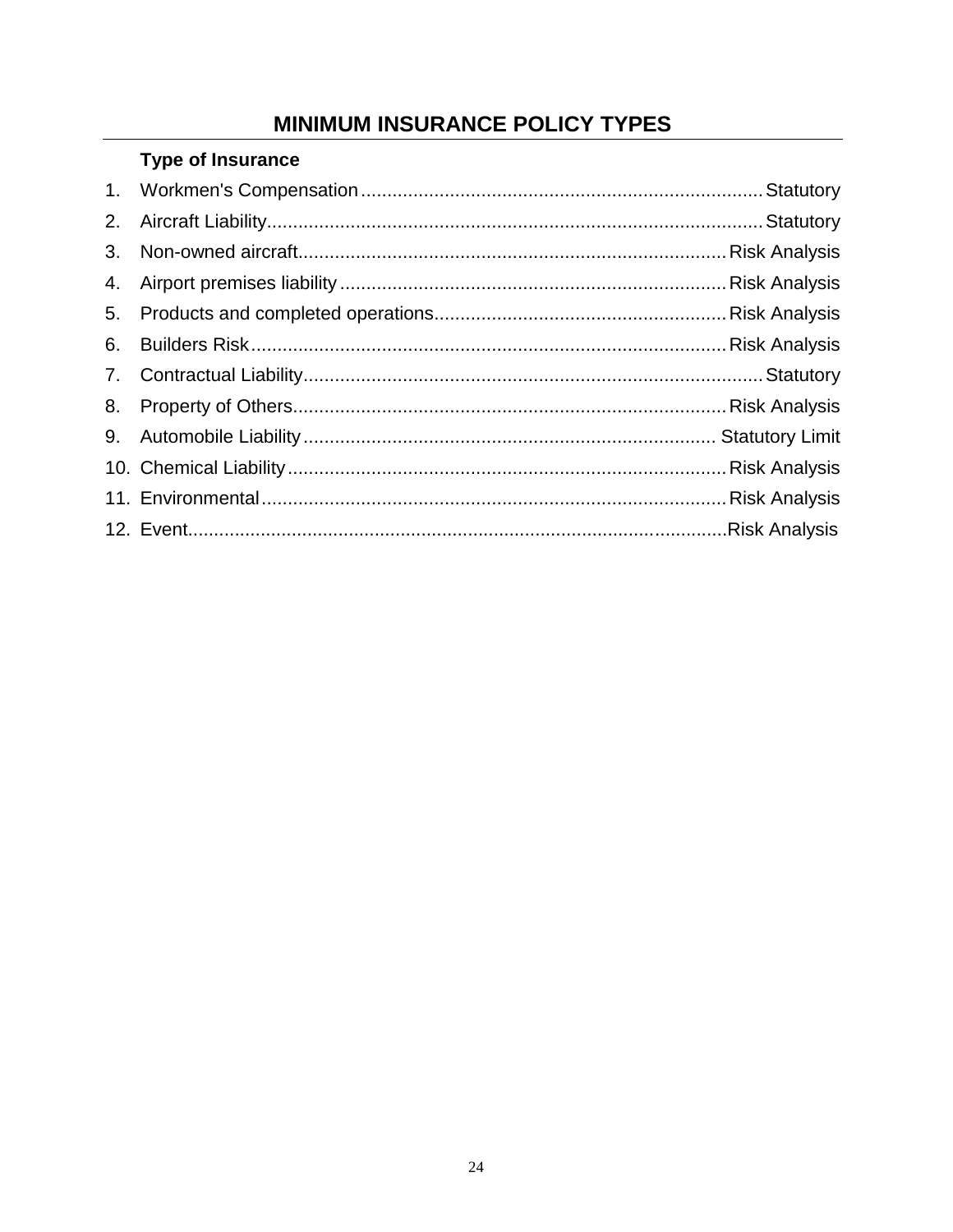# **MINIMUM INSURANCE POLICY LIMITS**

| 4. |  |
|----|--|
| 5. |  |
| 6. |  |
|    |  |
|    |  |
|    |  |
|    |  |
|    |  |
|    |  |

**All minimum insurance policy limits stated above are minimum requirements all insurance policies are subject to review by the Owner.**

**All Insurance Policies obtained by a FBO or a SASO for Liability or Property damage protection must include;**

- **1. Carlton County as a Certificate Holder.**
- **2. Carlton County as an Additional Insured.**
- **3. A notice of 30 days prior to any cancellation.**

**Any contract, lease or other agreement requiring Insurance coverage as stated above will automatically be declared in default upon the cancellation or loss of any required Insurance coverage.**